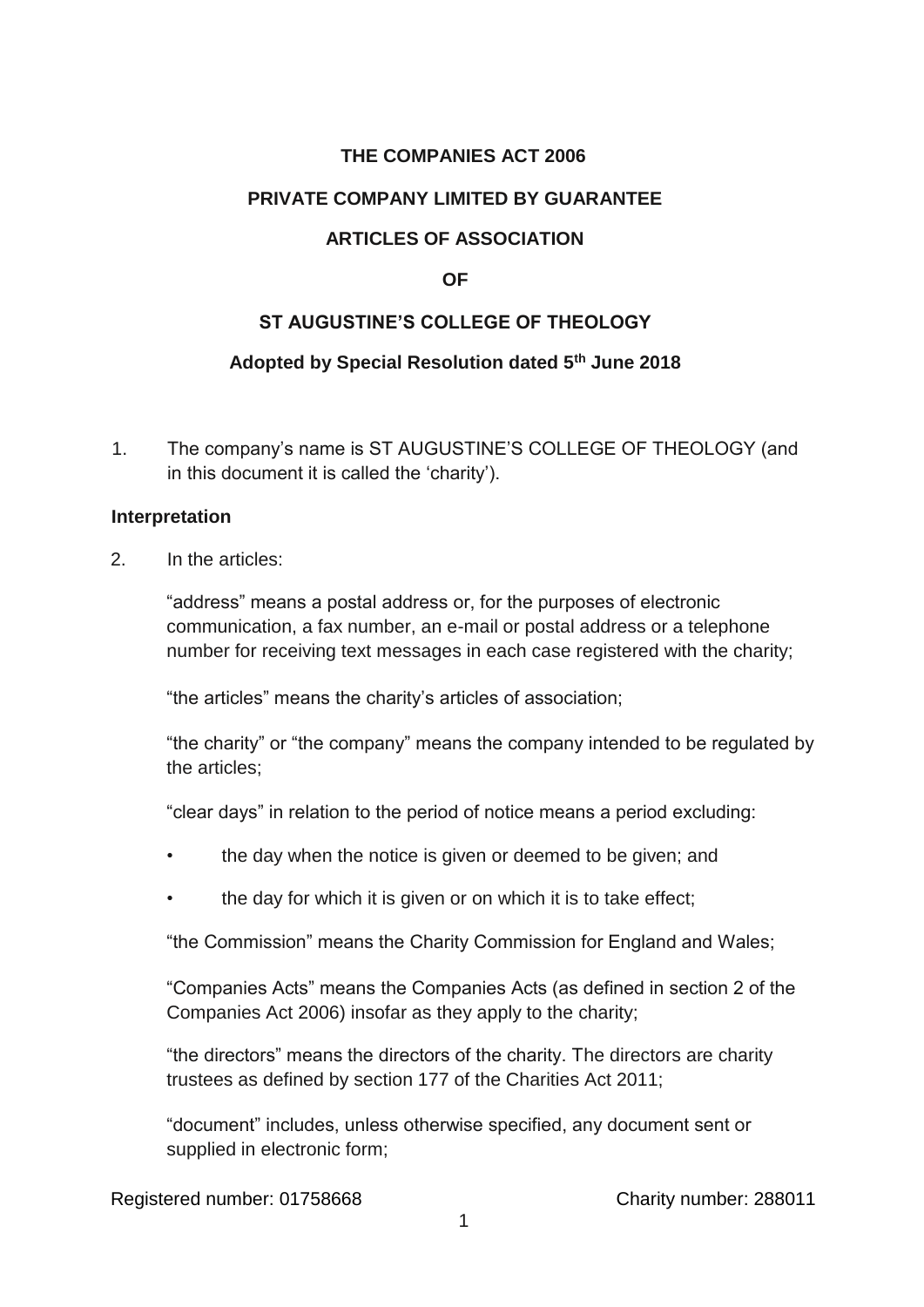"electronic form" has the meaning given in section 1168 of the Companies Act 2006;

"the memorandum" means the charity's memorandum of association;

"officers" includes the directors and the secretary (if any);

"Principal" means the person appointed by the directors to be employed by the charity from time to time in the position of Principal of the charity;

"the seal" means the common seal of the charity if it has one;

"secretary" means any person appointed to perform the duties of the secretary of the charity;

"the United Kingdom" means Great Britain and Northern Ireland; and

words importing one gender shall include all genders, and the singular includes the plural and vice versa.

Unless the context otherwise requires words or expressions contained in the articles have the same meaning as in the Companies Acts but excluding any statutory modification not in force when this constitution becomes binding on the charity.

Apart from the exception mentioned in the previous paragraph a reference to an Act of Parliament includes any statutory modification or re-enactment of it for the time being in force.

The model articles for private companies limited by guarantee contained in Schedule to the Companies (Model Articles) Regulations 2008 (SI 2008/3229) shall not apply to the charity.

## **Liability of members**

- 3. The liability of the members is limited to a sum not exceeding £1, being the amount that each member undertakes to contribute to the assets of the charity in the event of its being wound up while he, she or it is a member or within one year after he, she or it ceases to be a member, for:
	- (1) payment of the charity's debts and liabilities incurred before he, she or it ceases to be a member;
	- (2) payment of the costs, charges and expenses of winding up; and
	- (3) adjustment of the rights of the contributories among themselves.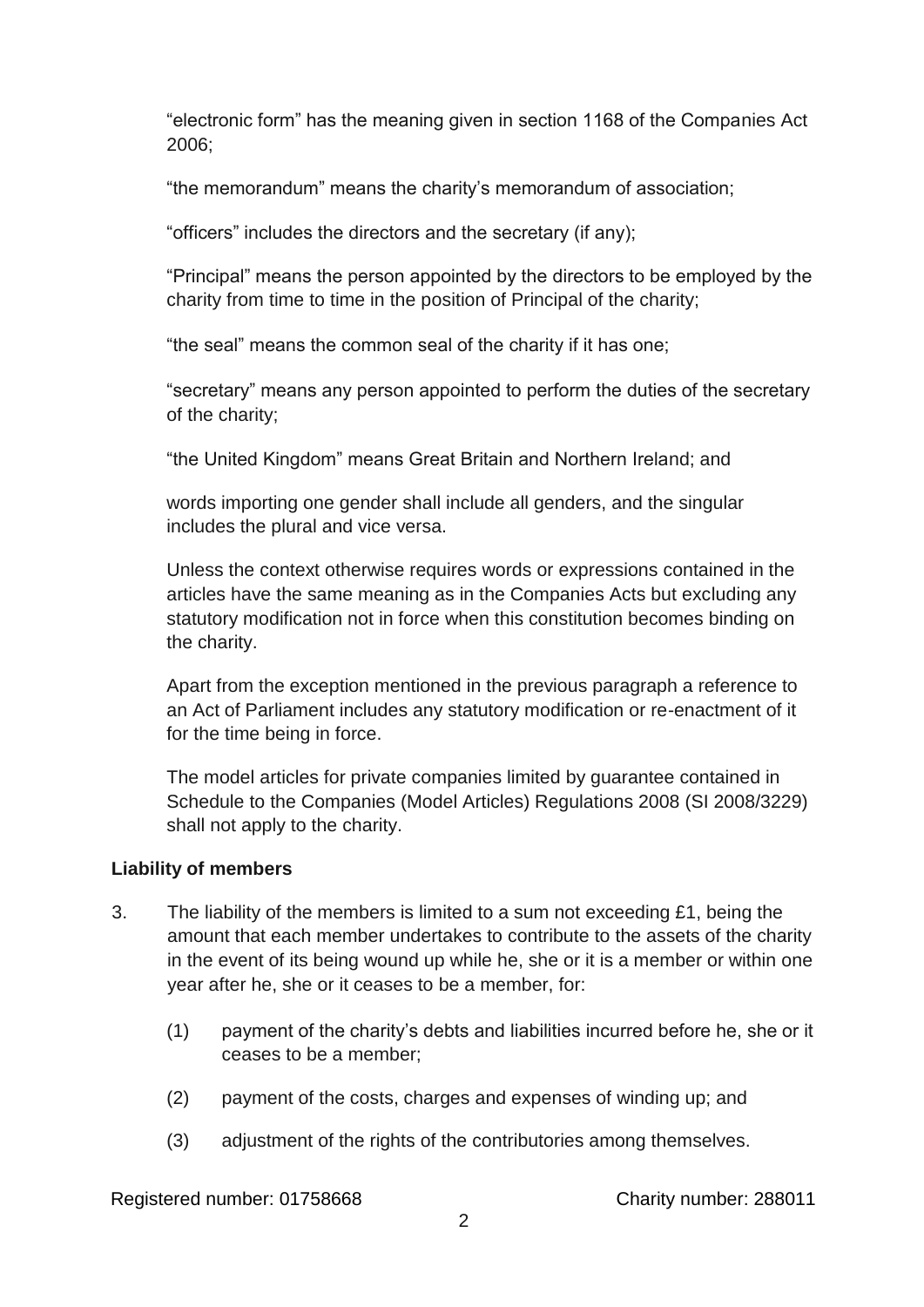# **Objects**

4. The objects of the Company shall be to advance the Christian religion by the promotion of theological education and training.

#### **Powers**

- 5. The charity has power to do anything which is calculated to further its Objects or is conducive or incidental to doing so. In particular, the charity has power:
	- (1) to raise funds. In doing so, the charity must not undertake any taxable permanent trading activity and must comply with any relevant statutory regulations;
	- (2) to buy, take on lease or in exchange, hire or otherwise acquire any property and to maintain and equip it for use;
	- (3) to sell, lease or otherwise dispose of all or any part of the property belonging to the charity. In exercising this power, the charity must comply as appropriate with sections 117 and 122 of the Charities Act 2011.
	- (4) to borrow money and to charge the whole or any part of the property belonging to the charity as security for repayment of the money borrowed or as security for a grant or the discharge of an obligation. The charity must comply as appropriate with sections 124 - 126 of the Charities Act 2011 if it wishes to mortgage land;
	- (5) to co-operate with other charities, voluntary bodies and statutory authorities and to exchange information and advice with them;
	- (6) to establish or support any charitable trusts, associations or institutions formed for any of the charitable purposes included in the Objects;
	- (7) to acquire, merge with or to enter into any partnership or joint venture arrangement with any other charity;
	- (8) to set aside income as a reserve against future expenditure but only in accordance with a written policy about reserves;
	- (9) to employ and remunerate such staff as are necessary for carrying out the work of the charity. The charity may employ or remunerate a director only to the extent it is permitted to do so by article 7 and provided it complies with the conditions in that article;
	- (10) to: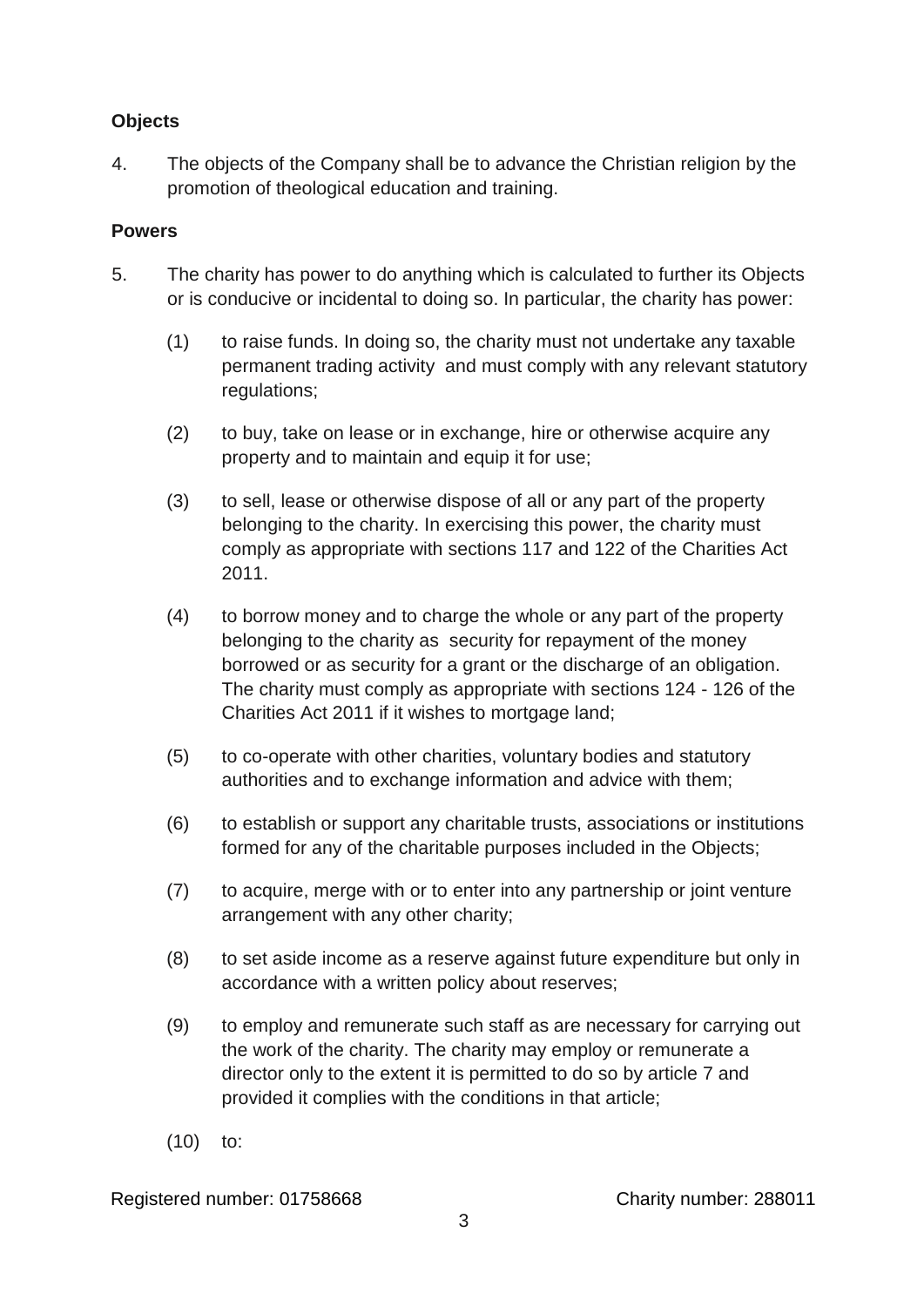- (a) deposit or invest funds;
- (b) employ a professional fund-manager; and
- (c) arrange for the investments or other property of the charity to be held in the name of a nominee;

in the same manner and subject to the same conditions as the trustees of a trust are permitted to do by the Trustee Act 2000;

- (11) to provide indemnity insurance for the directors in accordance with, and subject to the conditions in, section 189 of the Charities Act 2011;
- (12) to pay out of the funds of the charity the costs of forming and registering the charity both as a company and as a charity.

# **Application of income and property**

- 6 (1) The income and property of the charity shall be applied solely towards the promotion of the Objects.
	- (2) (a) A director is entitled to be reimbursed from the property of the charity or may pay out of such property reasonable expenses properly incurred by him or her when acting on behalf of the charity.
		- (b) A director may benefit from trustee indemnity insurance cover purchased at the charity's expense in accordance with, and subject to the conditions in, section 189 of the Charities Act 2011.
		- (c) A director may receive an indemnity from the charity in the circumstances specified in article 58.
		- (d) A director may not receive any other benefit or payment unless it is authorised by article 7.
	- (3) Subject to article 7, none of the income or property of the charity may be paid or transferred directly or indirectly by way of dividend bonus or otherwise by way of profit to any member of the charity. This does not prevent a member who is not also a director receiving:
		- (a) a benefit from the charity in the capacity of a beneficiary of the charity;
		- (b) reasonable and proper remuneration for any goods or services supplied to the charity.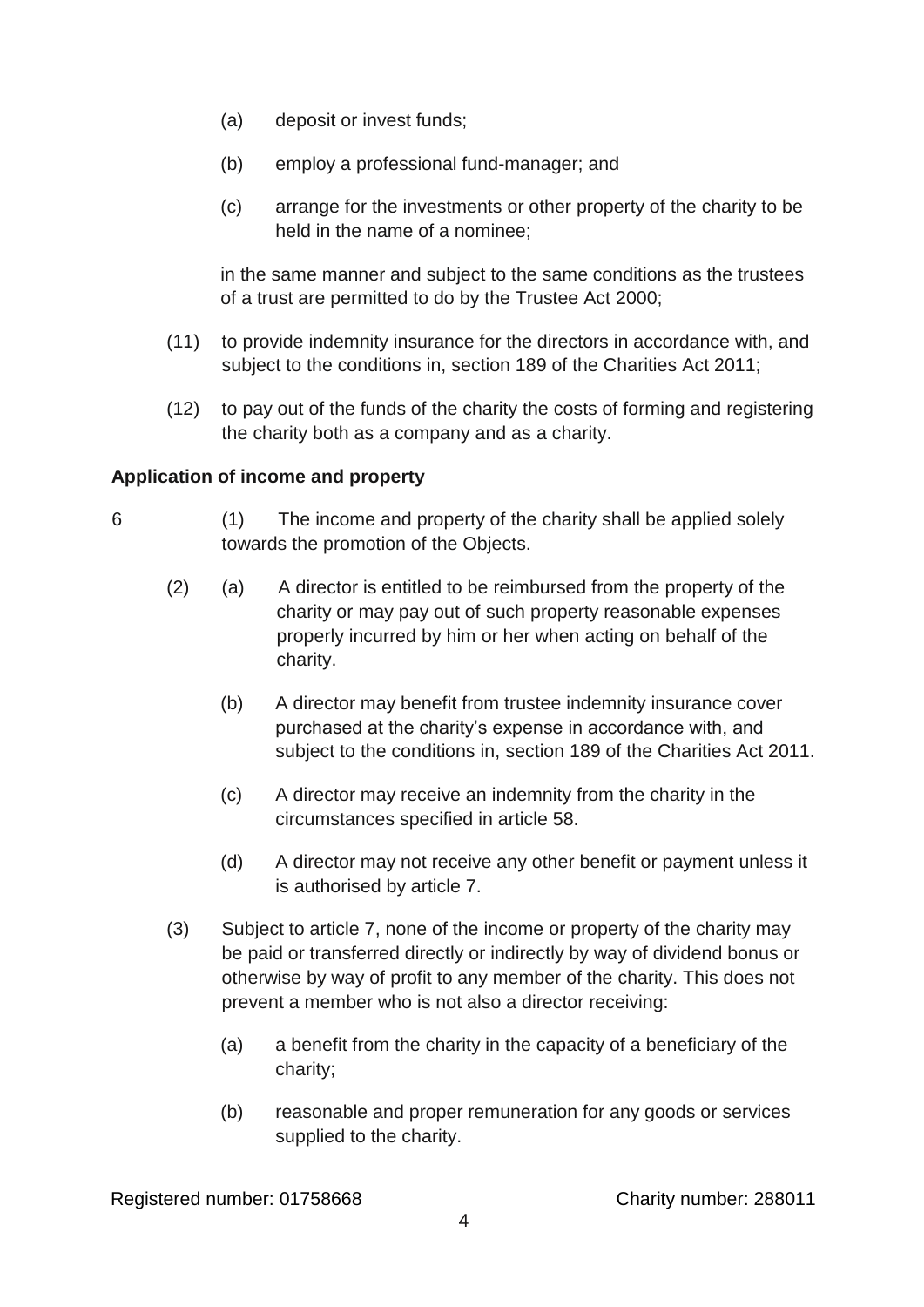## **Benefits and payments to charity directors and connected persons**

# 7 (1) **General provisions**

No director or connected person may:

- (a) buy any goods or services from the charity on terms preferential to those applicable to members of the public;
- (b) sell goods, services, or any interest in land to the charity;
- (c) be employed by, or receive any remuneration from, the charity;
- (d) receive any other financial benefit from the charity;

unless the payment is permitted by sub-clause (2) or (5) of this article, or authorised by the court or the prior written consent of the Charity Commission has been obtained.

In this article a 'financial benefit' means a benefit, direct or indirect, which is either money or has a monetary value.

## **Scope and powers permitting directors' or connected persons' benefits**

- (2) (a) A director or connected person may receive a benefit from the charity in the capacity of a beneficiary of the charity provided that a majority of the directors do not benefit in this way.
	- (b) A director or connected person may enter into a contract for the supply of services, or of goods that are supplied in connection with the provision of services, to the charity where that is permitted in accordance with, and subject to the conditions in, sections 185 and 186 of the Charities Act 2011.
	- (c) Subject to sub-clause (3) of this article a director or connected person may provide the charity with goods that are not supplied in connection with services provided to the charity by the director or connected person.
	- (d) A director or connected person may receive interest on money lent to the charity at a reasonable and proper rate which must not be more than the Bank of England bank rate (also known as the base rate).
	- (e) A director or connected person may receive rent for premises let by the director or connected person to the charity. The amount of the rent and the other terms of the lease must be reasonable and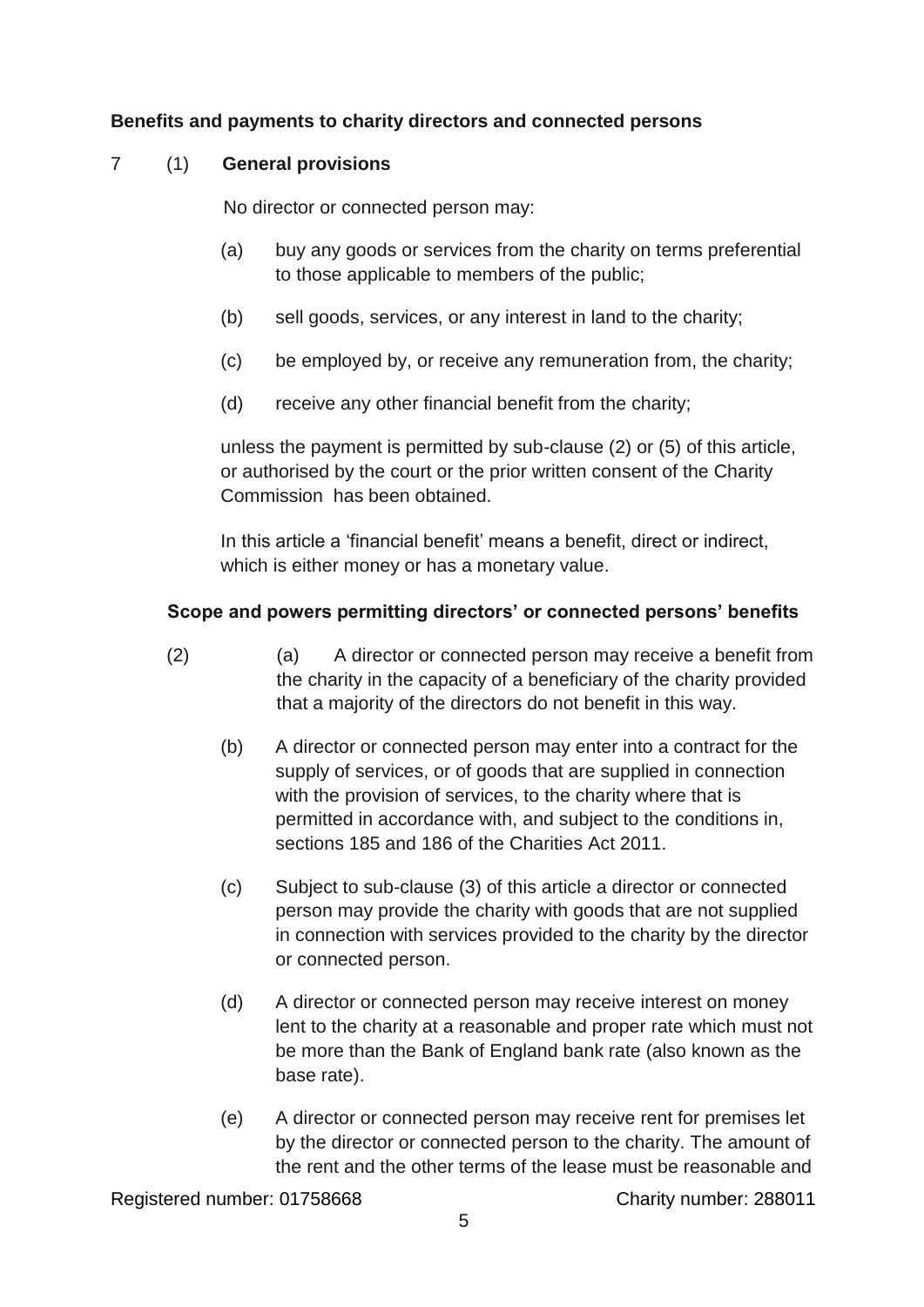proper. The director concerned must withdraw from any meeting at which such a proposal or the rent or other terms of the lease are under discussion.

(f) A director or connected person may take part in the normal trading and fundraising activities of the charity on the same terms as members of the public.

#### **Payment for supply of goods only – controls**

- (3) The charity and its directors may only rely upon the authority provided by sub-clause (2)(c) of this article if each of the following conditions is satisfied:
	- (a) The amount or maximum amount of the payment for the goods is set out in an agreement in writing between the charity or its directors (as the case may be) and the director or connected person supplying the goods ('the supplier') under which the supplier is to supply the goods in question to or on behalf of the charity.
	- (b) The amount or maximum amount of the payment for the goods does not exceed what is reasonable in the circumstances for the supply of the goods in question.
	- (c) The other directors are satisfied that it is in the best interests of the charity to contract with the supplier rather than with someone who is not a director or connected person. In reaching that decision the directors must balance the advantage of contracting with a director or connected person against the disadvantages of doing so.
	- (d) The supplier is absent from the part of any meeting at which there is discussion of the proposal to enter into a contract or arrangement with him or her or it with regard to the supply of goods to the charity.
	- (e) The supplier does not vote on any such matter and is not to be counted when calculating whether a quorum of directors is present at the meeting.
	- (f) The reason for their decision is recorded by the directors in the minute book.
	- (g) A majority of the directors then in office are not in receipt of remuneration or payments authorised by article 7.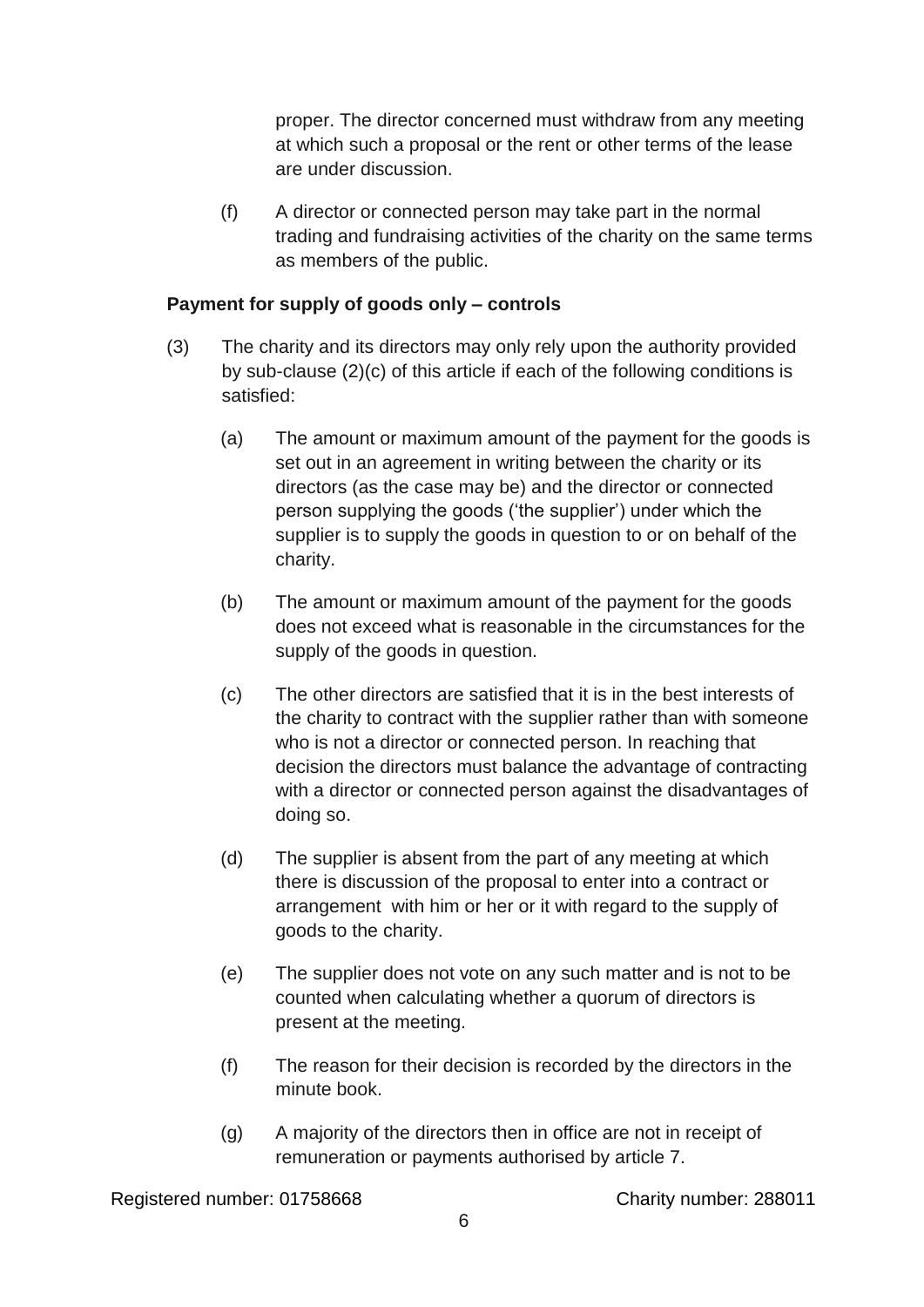- (4) In sub-clauses (2) and (3) of this article:
	- (a) 'charity' includes any company in which the charity:
		- (i) holds more than 50% of the shares; or
		- (ii) controls more than 50% of the voting rights attached to the shares; or
		- (iii) has the right to appoint one or more directors to the board of the company.
	- (b) 'connected person' includes any person within the definition in article 62 'Interpretation'.
- (5) Notwithstanding sub-clause (1) of this article or Article 41, a director or connected person may, if they are the Principal of the charity, be paid reasonable and proper remuneration and be provided with accommodation by the charity for services performed for the charity under a contract of employment with the charity provided that:
	- (a) such a contract of employment excludes the services performed by such an individual as a director of the charity; and
	- (b) the individual does not take part in any meeting or decision of the directors to discuss and determine their individual terms of employment.

# **Declaration of directors' interests**

8 A director must declare the nature and extent of any interest, direct or indirect, which he or she has in a proposed transaction or arrangement with the charity or in any transaction or arrangement entered into by the charity which has not previously been declared. A director must absent himself or herself from any discussions of the charity directors in which it is possible that a conflict will arise between his or her duty to act solely in the interests of the charity and any personal interest (including but not limited to any personal financial interest).

# **Conflicts of interests and conflicts of loyalties**

9 (1) If a conflict of interests arises for a director because of a duty of loyalty owed to another organisation or person and the conflict is not authorised by virtue of any other provision in the articles, the unconflicted directors may authorise such a conflict of interests where the following conditions apply: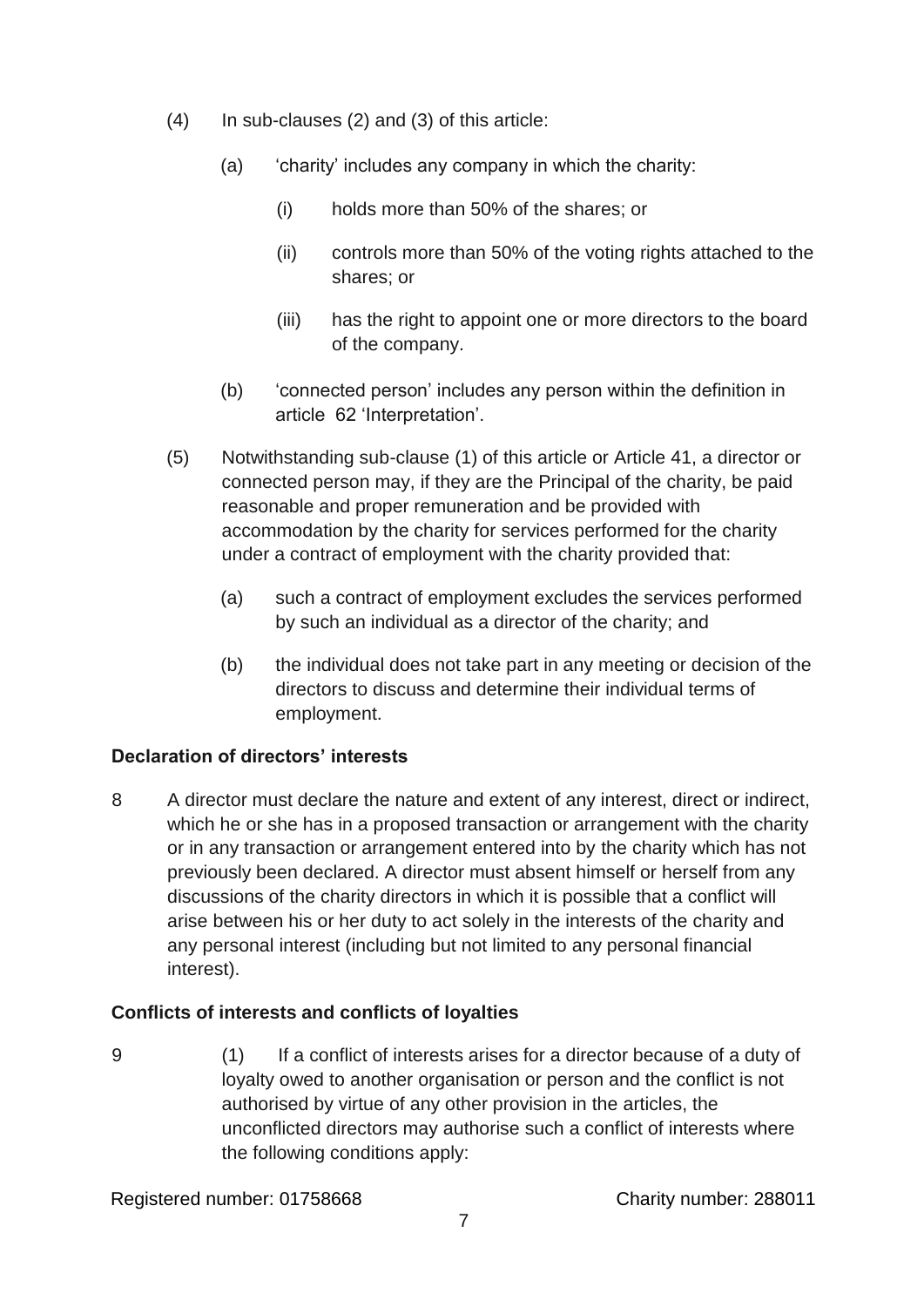- (a) the conflicted director is absent from the part of the meeting at which there is discussion of any arrangement or transaction affecting that other organisation or person;
- (b) the conflicted director does not vote on any such matter and is not to be counted when considering whether a quorum of directors is present at the meeting; and
- (c) the unconflicted directors consider it is in the interests of the charity to authorise the conflict of interests in the circumstances applying.
- (2) In this article a conflict of interests arising because of a duty of loyalty owed to another organisation or person only refers to such a conflict which does not involve a direct or indirect benefit of any nature to a director or to a connected person.

#### **Members**

- 10 (1) The members of the charity shall be appointed by the following appointing bodies (the "Appointing Bodies") as follows:
	- (a) Each of the Diocesan Bishops of the following Church of England Dioceses may appoint 1 individual to act as their nominated member:
		- (i) Canterbury;
		- (ii) Chichester;
		- (iii) Rochester; (iv) Southwark;

provided that in each case their Diocese commits, in such form as the directors shall from time to time determine, to send candidates to the charity for training on any course run by the charity accredited by a university and, in each case the appointment right shall last for so long as such commitment lasts. For the avoidance of doubt, in the event that any of the Diocesan Bishops lose their right of appointment under this clause, they will be entitled to appoint in the future if they qualify under the provisions of sub-clause (b) of this sub-clause.

(b) Any Diocesan Bishop of such other Church of England Diocese which commits, in such form as the directors shall from time to time determine, to send candidates to the charity for training on any course run by the charity accredited by a university may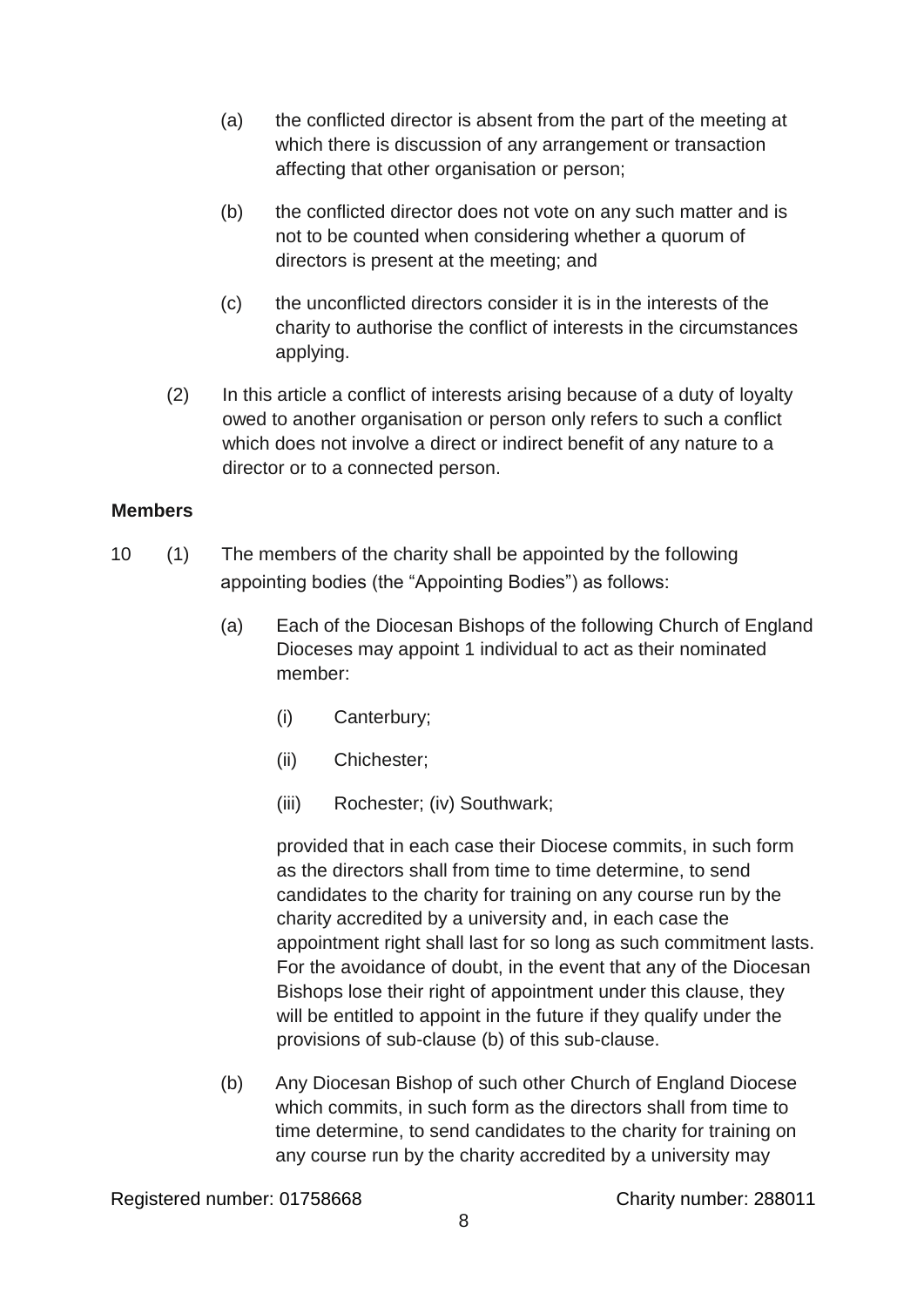appoint 1 individual to act as their nominated member for so long as such commitment lasts.

- (c) The relevant governing body of any Christian Denomination which commits, in such form as the directors shall from time to time determine, to send candidates to the charity for training on any course run by the charity accredited by a university may appoint 1 individual to act as their nominated member for so long as such commitment lasts.
- (d) The General Synod of the Church of England may appoint 1 individual to act as their nominated member.
- (2) A Diocesan Bishop or Denomination shall only be entitled to appoint a person as a member of the charity under sub-clauses 1(a), (1)(b) or (1)(c) of this article if the directors approve the said Diocese or denomination as meeting the requirements in those sub-clauses and such entitlement shall only last for so long as the directors remain satisfied that the said Diocese or denomination continues to meet the requirements in those sub-clauses.
- (3) Any appointment must be made by the Appointing Body in writing to the charity.
- (4) Subject to article 13, members shall be appointed for a period of three years but are eligible for re-appointment save that:
	- (a) the membership of the member appointed under sub-clause 1(d) shall expire at the end of the earlier of either a period of three years or the end of the General Synod during which the appointment was made; and
	- (b) the membership of any members appointed under sub-clauses 1(a), (b) or (c) shall end earlier than the end of the three year period if the relevant Diocesan Bishop or Denomination loses his, her or its rights to nominate members in which case the membership shall terminate when the nomination rights cease.
- (5) Any appointment by an Appointing Body will be effective from the later of:
	- (i) the date of the vacancy; or
	- (ii) the date on which the charity is informed of the appointment.
- (6) The person appointed need not be a member of the Appointing Body.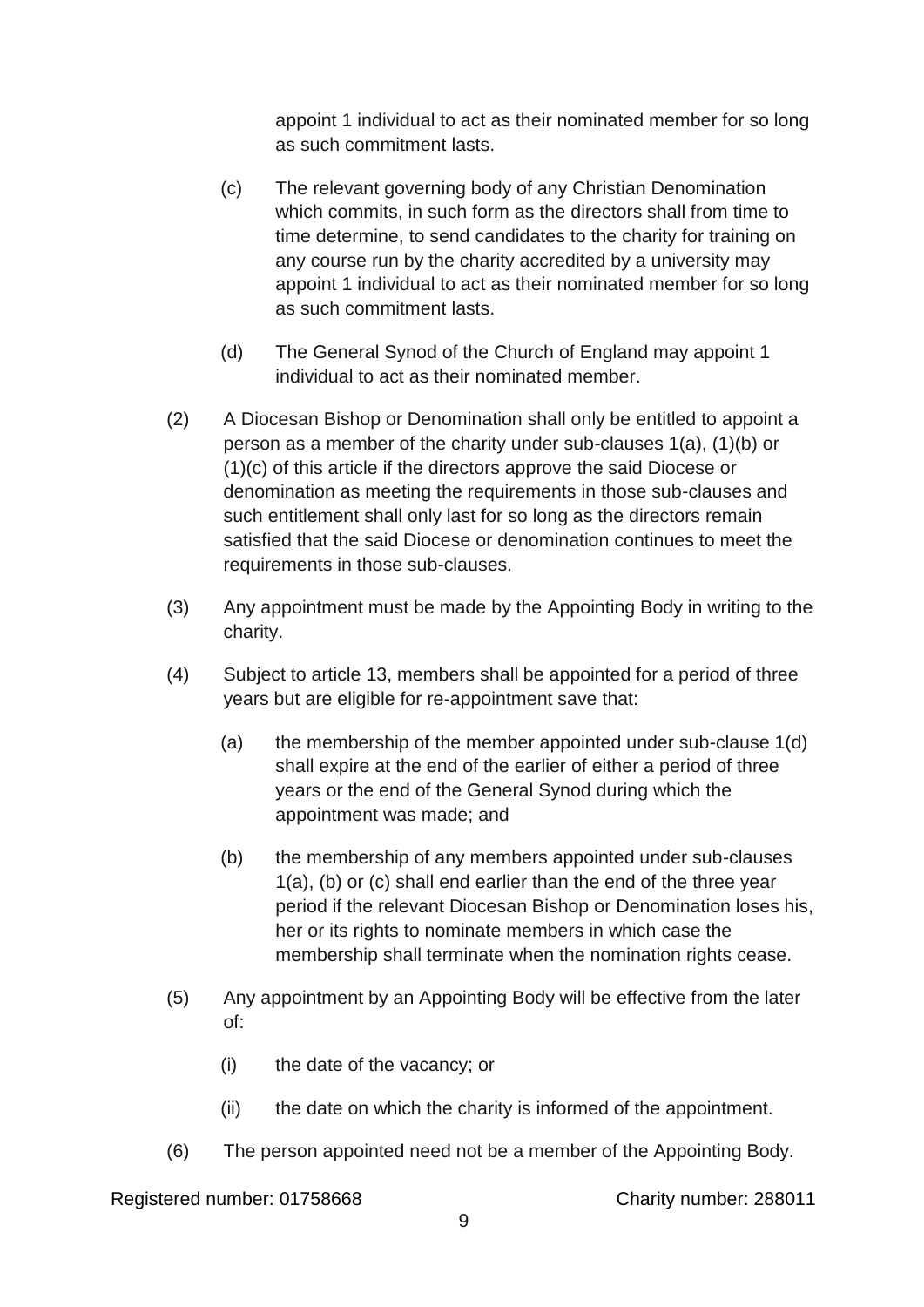(7) A member appointed by an Appointing Body has a duty as a member of the charity to exercise his or her powers as a member of the charity in

the way he or she decides in good faith would be most likely to further the purposes of the charity.

- (8) Membership is not transferable.
- (9) The directors must keep a register of names and addresses of the members.
- (10) Following the adoption of these articles the members of the Charity shall be and shall, subject to articles 10(4) and 13, serve until 31 December 2022:
	- (a) The Reverend Canon Jocelyn Walker appointed by the Diocesan Bishop of Canterbury pursuant to article 10(1)(a)(i);
	- (b) The Venerable Dr Edward Dowler appointed by the Diocesan Bishop of Chichester pursuant to article 10(1)(a)(ii);
	- (c) The Reverend Andrew Wooding Jones appointed by the Diocesan Bishop of Rochester pursuant to article 10(1)(a)(iii);
	- (d) The Reverend Canon Leanne Roberts appointed by the Diocesan Bishop of Southwark pursuant to article 10(1)(a)(iv);
	- (e) The Reverend Prebendary Dr Neil Evans appointed by the Diocesan Bishop Of London pursuant to article 10(1)(b); and
	- (f) The Reverend Canon Gary Jenkins appointed by the General Synod pursuant to article 10(1)(d).

# **Council of Reference**

- 11 (1) There shall be a Council of Reference for the Charity which shall have the following membership:
	- (a) Each of the Diocesan Bishops of the following Church of England Dioceses may, for so long as they have a right to appoint a member of the charity pursuant to Article 10, appoint 2 persons to act as their Councillors:
		- (i) Canterbury;
		- (ii) Chichester;
		- (iii) Rochester; and (iv) Southwark.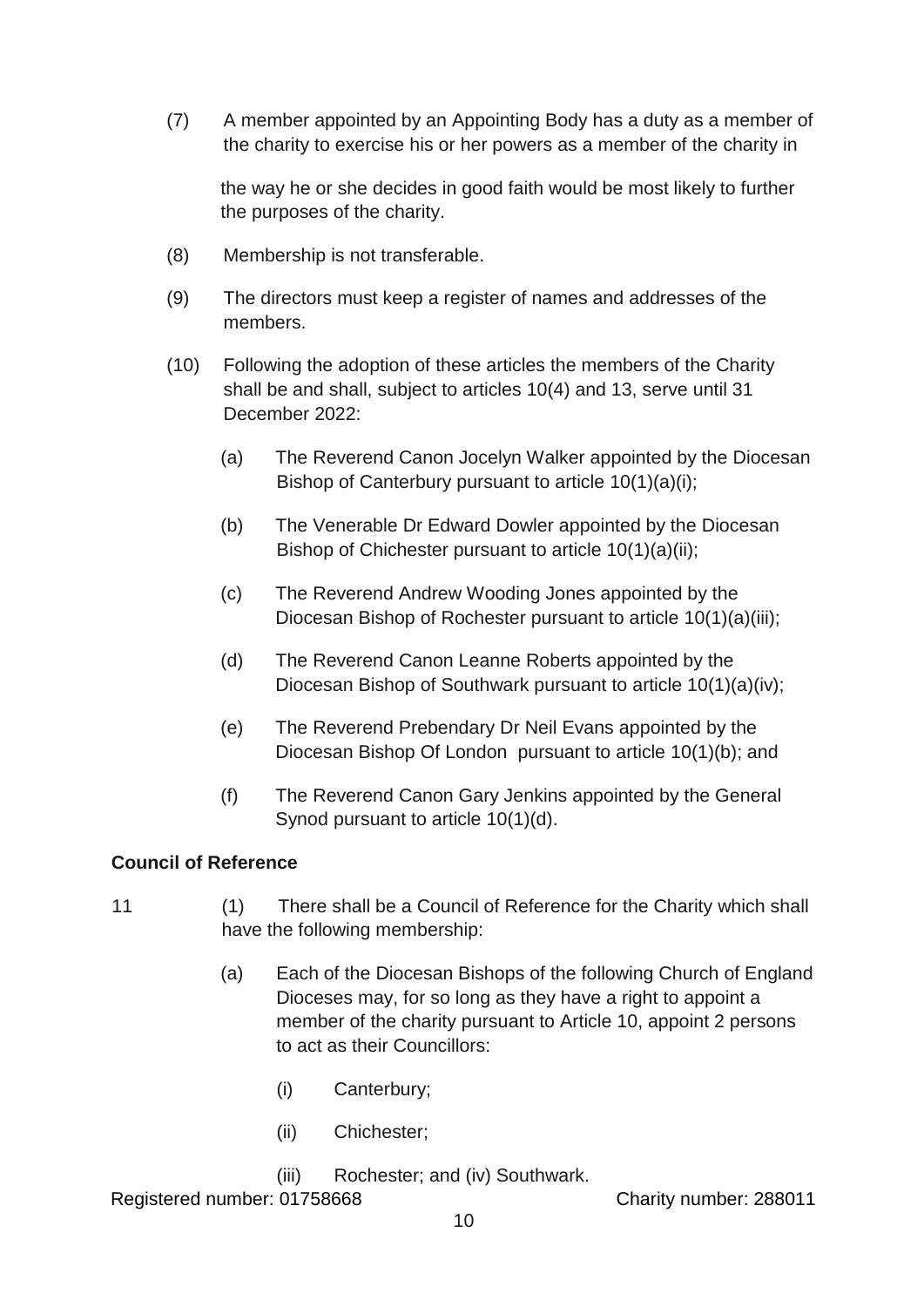- (b) Each Church of England Diocese or relevant governing body of any Christian Denomination which, in either case, has a right to appoint a member of the charity pursuant to Article 10 may appoint 1 person to act as their Councillor.
- (c) The General Synod of the Church of England may appoint 1 person to act as their Councillor.
- (d) The Principal (or equivalent) of one or two universities or colleges approved for the purpose by the directors may each appoint up to 1 person to act as their Councillor.
- (e) The staff employed by the charity may elect 1 person to act as their Councillor to be elected annually by the staff using such process as the directors may determine from time to time.
- (f) The students registered for and attending any course run by the charity may elect 2 persons to act as their Councillors to be elected annually by the students using such process as the directors may determine from time to time.
- (g) the directors may appoint up to five other persons to be Councillors.
- (2) Subject to sub-clause (4) and sub-clause (5), membership of the Council of Reference shall be for a period of three years but any person whose term of office expires may be re-appointed for further terms of office.
- (3) In the case where an appointed or elected member of the Council of Reference is unable to attend a meeting of the Council, they may appoint a substitute to attend in their place.
- (4) A right of appointment to the Council of Reference pursuant to subclause 1 (a) or (b) of this Article shall terminate upon the Appointing Body ceasing to have a right to appoint a member pursuant to Article 10 and in such case the person so appointed as a Councillor shall cease to be a Councillor.
- (5) The first members of the Council of Reference shall be appointed by the relevant Appointing Bodies following the adoption of these articles and shall be appointed for such terms of office as the directors shall determine (not exceeding three years) so as to ensure that the periods of office expire by rotation.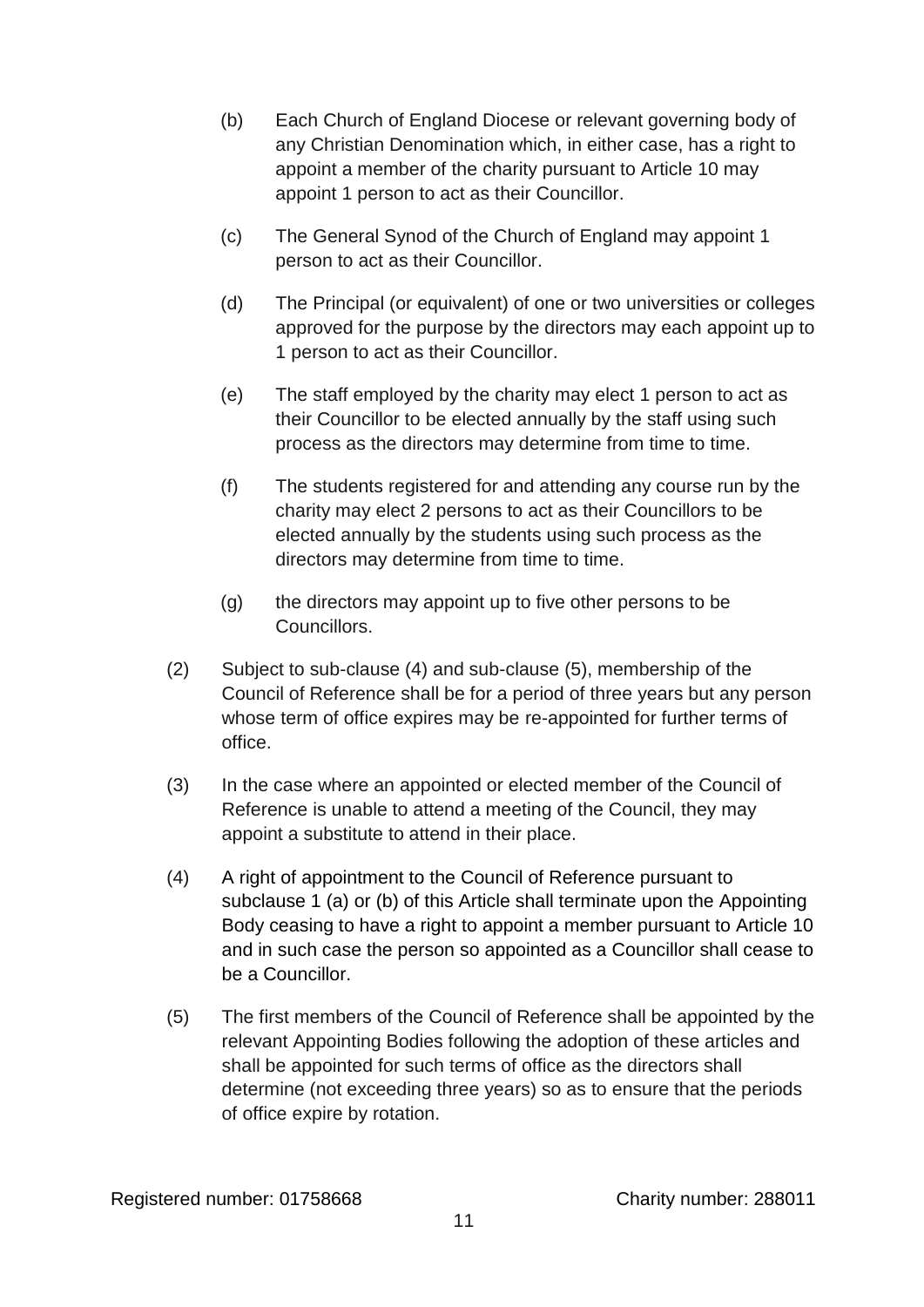## **Role of the Council of Reference**

- 12 (1) Without prejudice to the powers, rights or duties of the members of the charity or the directors of the charity whether in these articles or in the Charities Act 2011 or the Companies Acts the Council of Reference shall have the following role:
	- (a) Provide strategic advice for the on-going policies of the charity;
	- (b) Review and advise on the business plans and financial performance of the charity;
	- (c) Advise the members of any serious matters requiring their attention;
	- (d) Act as a clear (but not sole) link between the charity and stakeholders;
	- (e) Receive, discuss and provide recommendations on reports from the directors.
	- (2) For the avoidance of doubt, the role of the Council of Reference within the charity is purely an advisory role. The individuals serving on the Council of Reference shall have no right to attend or vote at meetings of the members or the directors of the charity.
	- (3) The directors shall from time to time make such reasonable rules as they may deem necessary or expedient to govern the conduct of the Council of Reference. **Termination of membership**

## 13 Membership is terminated if:

- (1) the member dies;
- (2) the member resigns by written notice to the charity unless, after the resignation, there would be less than two members;
- (3) any sum due from the member to the charity is not paid in full within six months of it falling due;
- (4) in determining whether any sum is due from a member under subclause (3) of this article, sums due from the diocese or denomination where the member has been appointed by the Bishop of the Diocese or governing body, as the case may be, shall be counted as if it is due from the member;

Registered number: 01758668 Charity number: 288011 (5) the member is removed from membership by a resolution of the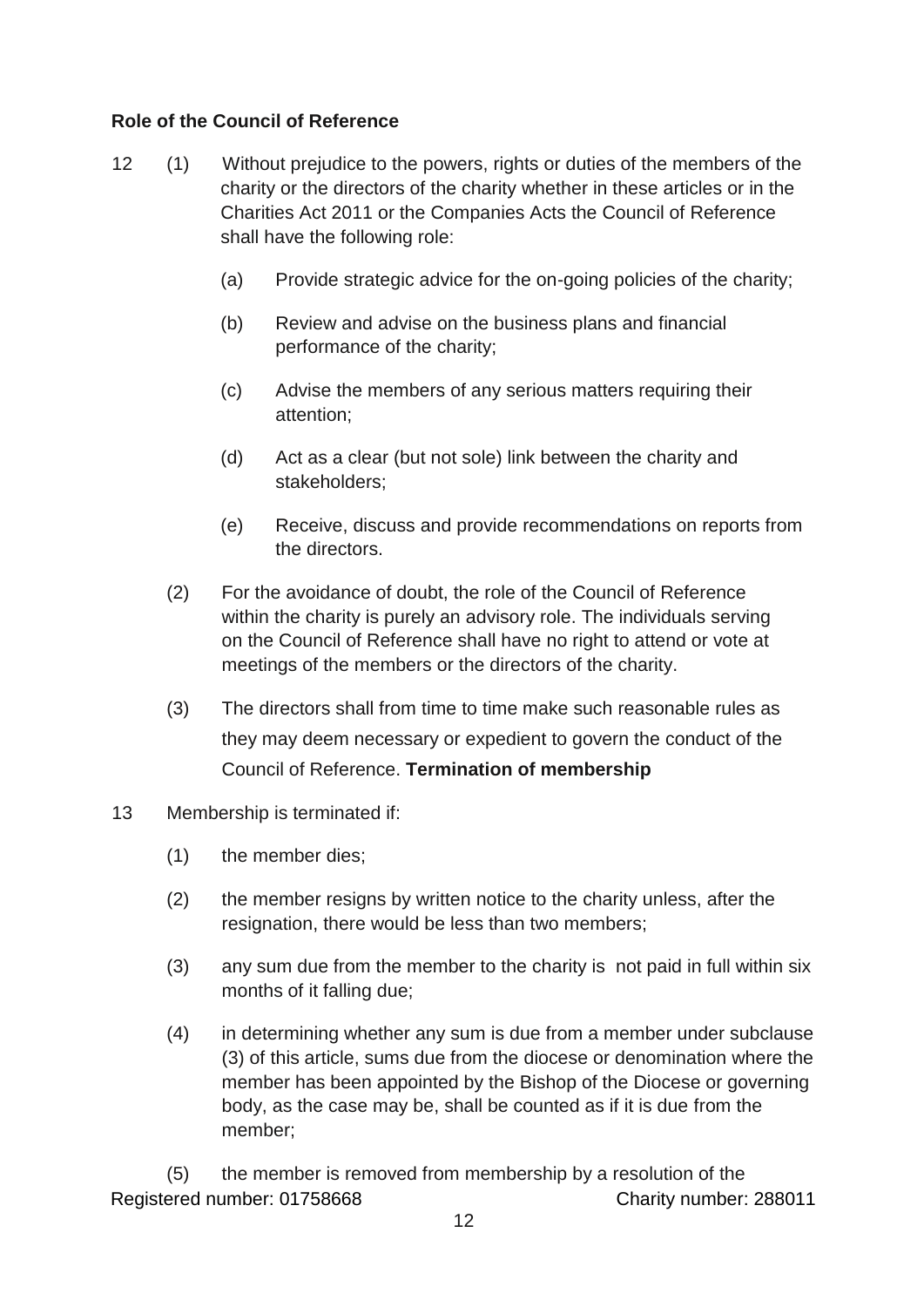directors that it is in the best interests of the charity that his or her or its

membership is terminated. A resolution to remove a member from membership may only be passed if:

- (a) the member has been given at least twenty-one days' notice in writing of the meeting of the directors at which the resolution will be proposed and the reasons why it is to be proposed;
- (b) the member or, at the option of the member, the member's representative (who need not be a member of the charity) has been allowed to make representations to the meeting.

# **General meetings**

- 14 (1) An annual general meeting must be held in each year and not more than fifteen months may elapse between successive annual general meetings.
	- (2) The directors may call a general meeting at any time.

# **Notice of general meetings**

- 15 (1) The minimum periods of notice required to hold a general meeting of the charity are:
	- (a) twenty-one clear days for an annual general meeting or a general meeting called for the passing of a special resolution;
	- (b) fourteen clear days for all other general meetings.
	- (2) A general meeting may be called by shorter notice if it is so agreed by a majority in number of members having a right to attend and vote at the meeting, being a majority who together hold not less than 90 percent of the total voting rights.
	- (3) The notice must specify the date time and place of the meeting and the general nature of the business to be transacted. If the meeting is to be an annual general meeting, the notice must say so. The notice must also contain a statement setting out the right of members to appoint a proxy under section 324 of the Companies Act 2006 and article 22.
	- (4) The notice must be given to all the members and to the directors and auditors.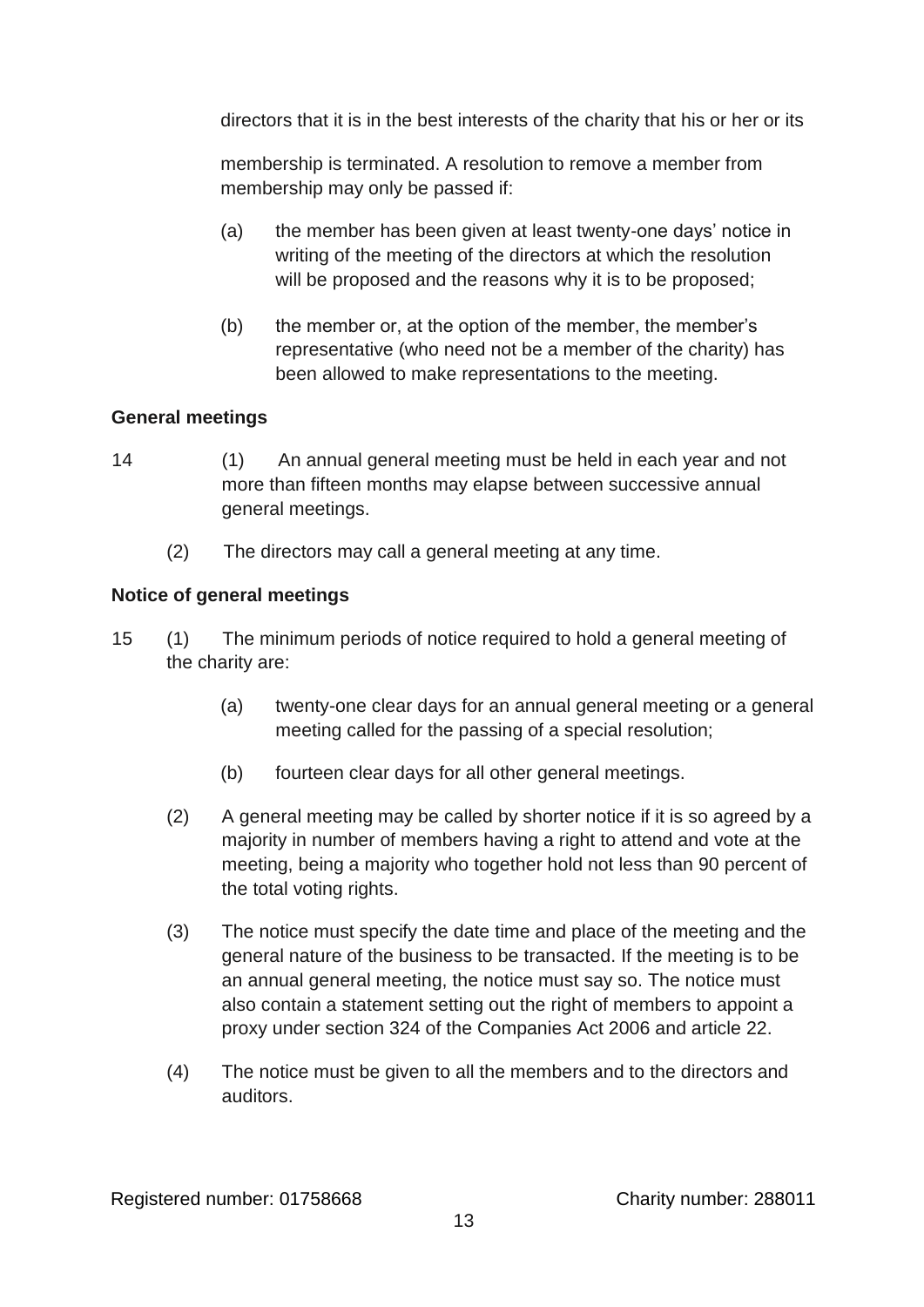16 The proceedings at a meeting shall not be invalidated because a person who was entitled to receive notice of the meeting did not receive it because of an accidental omission by the charity.

## **Proceedings at general meetings**

- 17 (1) No business shall be transacted at any general meeting unless a quorum is present.
	- (2) A quorum is:
		- (a) 3 members present in person or by proxy and entitled to vote upon the business to be conducted at the meeting; or
		- (b) one tenth of the total membership at the time whichever is the greater.
- 18 (1) If:
	- (a) a quorum is not present within half an hour from the time appointed for the meeting; or
	- (b) during a meeting a quorum ceases to be present;

 the meeting shall be adjourned to such time and place as the directors shall determine.

- (2) The directors must reconvene the meeting and must give at least seven clear days' notice of the reconvened meeting stating the date, time and place of the meeting.
- (3) If no quorum is present at the reconvened meeting within fifteen minutes of the time specified for the start of the meeting the members present in person or by proxy at that time shall constitute the quorum for that meeting.
- 19 (1) General meetings shall be chaired by the person who has been appointed to chair meetings of the directors.
	- (2) If there is no such person or he or she is not present within fifteen minutes of the time appointed for the meeting a director nominated by the directors shall chair the meeting.
	- (3) If there is only one director present and willing to act, he or she shall chair the meeting.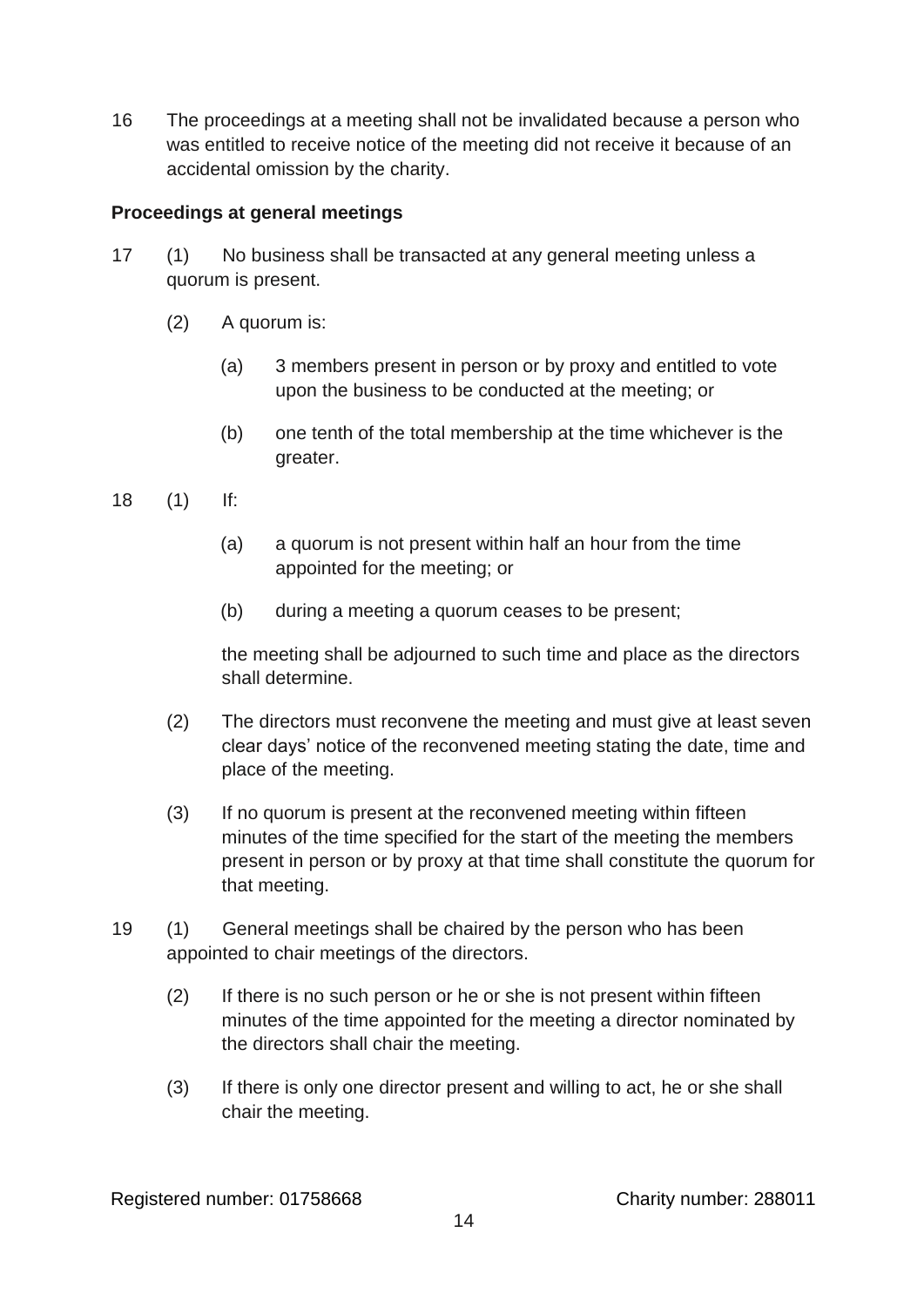- (4) If no director is present and willing to chair the meeting within fifteen minutes after the time appointed for holding it, the members present in person or by proxy and entitled to vote must choose one of their number to chair the meeting.
- 20 (1) The members present in person or by proxy at a meeting may resolve by ordinary resolution that the meeting shall be adjourned.
	- (2) The person who is chairing the meeting must decide the date, time and place at which the meeting is to be reconvened unless those details are specified in the resolution.
	- (3) No business shall be conducted at a reconvened meeting unless it could properly have been conducted at the meeting had the adjournment not taken place.
	- (4) If a meeting is adjourned by a resolution of the members for more than seven days, at least seven clear days' notice shall be given of the reconvened meeting stating the date, time and place of the meeting.
- 21 (1) Any vote at a meeting shall be decided by a show of hands unless before, or on the declaration of the result of, the show of hands a poll is demanded:
	- (a) by the person chairing the meeting; or
	- (b) by at least two members present in person or by proxy and having the right to vote at the meeting; or
	- (c) by a member or members present in person or by proxy representing not less than one-tenth of the total voting rights of all the members having the right to vote at the meeting.
	- (2) (a) The declaration by the person who is chairing the meeting of the result of a vote shall be conclusive unless a poll is demanded.
		- (b) The result of the vote must be recorded in the minutes of the charity but the number or proportion of votes cast need not be recorded.
	- (3) (a) A demand for a poll may be withdrawn, before the poll is taken, but only with the consent of the person who is chairing the meeting.
		- (b) If the demand for a poll is withdrawn the demand shall not invalidate the result of a show of hands declared before the demand was made.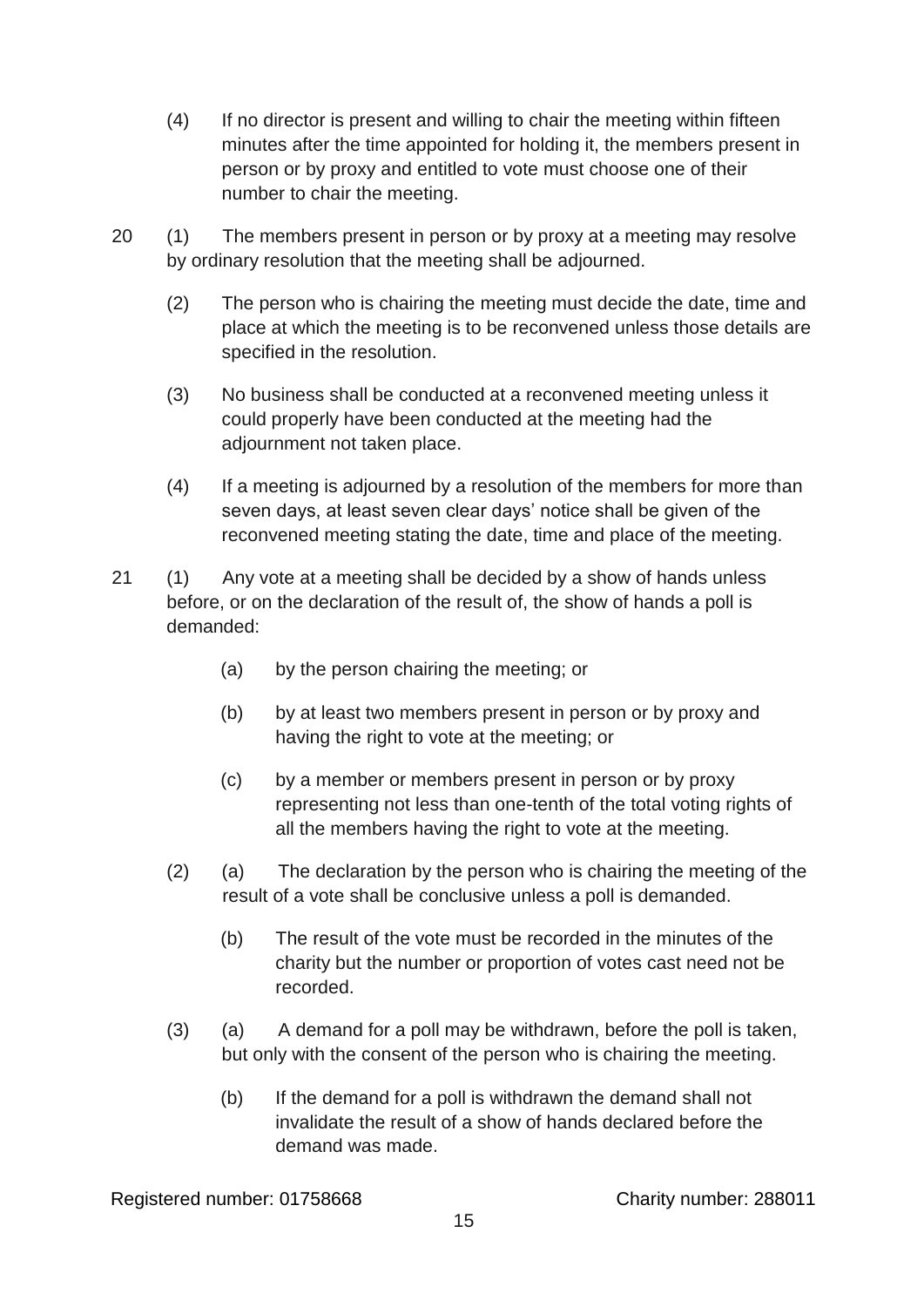- (4) (a) A poll must be taken as the person who is chairing the meeting directs, who may appoint scrutineers (who need not be members) and who may fix a time and place for declaring the results of the poll.
	- (b) The result of the poll shall be deemed to be the resolution of the meeting at which the poll is demanded.
- (5) (a) A poll demanded on the election of a person to chair a meeting or on a question of adjournment must be taken immediately.
	- (b) A poll demanded on any other question must be taken either immediately or at such time and place as the person who is chairing the meeting directs.
	- (c) The poll must be taken within thirty days after it has been demanded.
	- (d) If the poll is not taken immediately at least seven clear days' notice shall be given specifying the time and place at which the poll is to be taken.
	- (e) If a poll is demanded the meeting may continue to deal with any other business that may be conducted at the meeting.

## **Content of proxy notices**

- 22 (1) Proxies may only validly be appointed by a notice in writing (a 'proxy notice') which -
	- (a) states the name and address of the member appointing the proxy;
	- (b) identifies the person appointed to be that member's proxy and the general meeting in relation to which that person is appointed;
	- (c) is signed by or on behalf of the member appointing the proxy, or is authenticated in such manner as the directors may determine; and
	- (d) is delivered to the charity in accordance with the articles and any instructions contained in the notice of the general meeting to which they relate.
	- (2) The charity may require proxy notices to be delivered in a particular form, and may specify different forms for different purposes.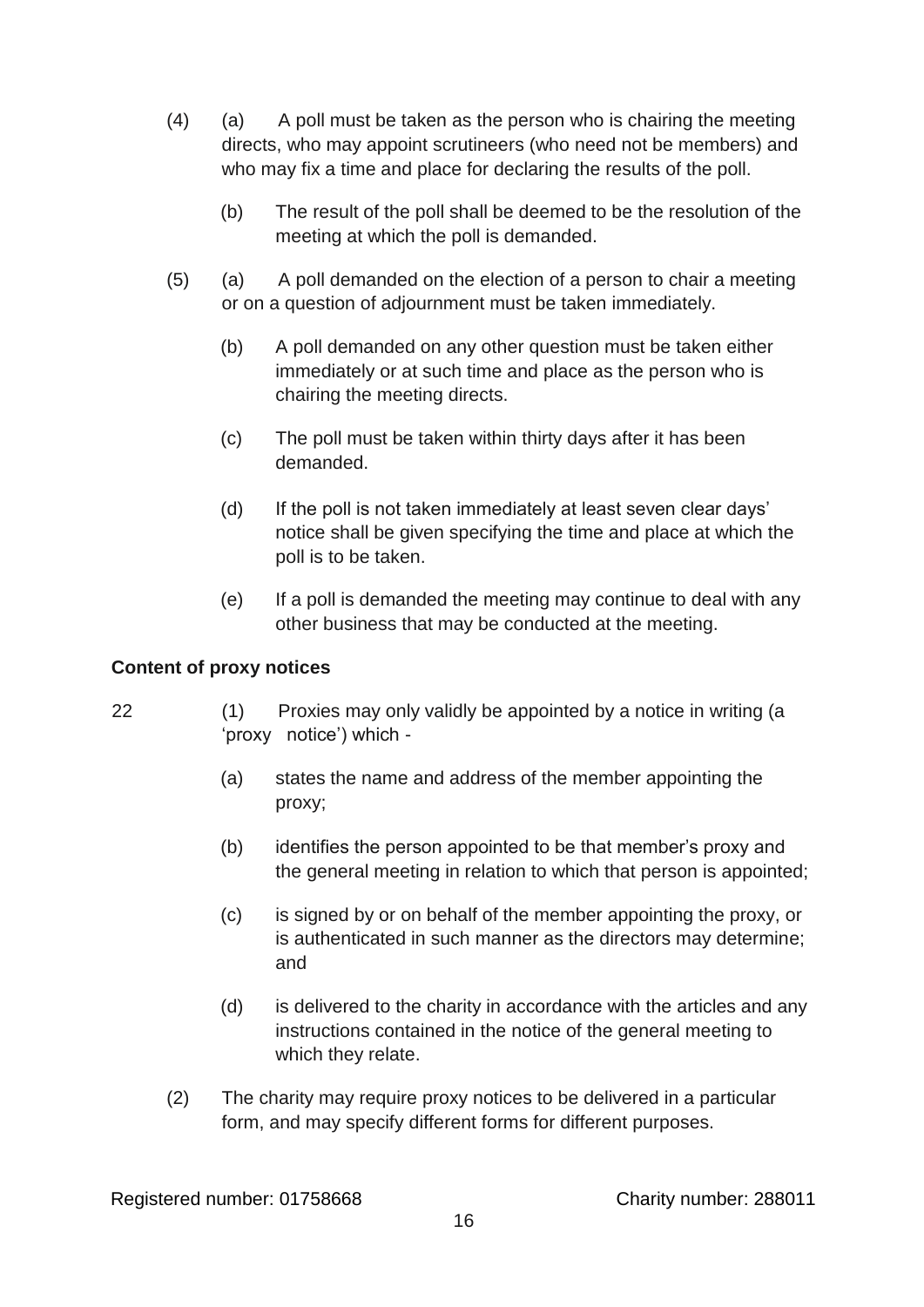- (3) Proxy notices may specify how the proxy appointed under them is to vote (or that the proxy is to abstain from voting) on one or more resolutions.
- (4) Unless a proxy notice indicates otherwise, it must be treated as
	- (a) allowing the person appointed under it as a proxy discretion as to how to vote on any ancillary or procedural resolutions put to the meeting; and
	- (b) appointing that person as a proxy in relation to any adjournment of the general meeting to which it relates as well as the meeting itself.

# **Delivery of proxy notices**

- 23 (1) A person who is entitled to attend, speak or vote (either on a show of hands or on a poll) at a general meeting remains so entitled in respect of that meeting or any adjournment of it, even though a valid proxy notice has been delivered to the charity by or on behalf of that person.
	- (2) An appointment under a proxy notice may be revoked by delivering to the charity a notice in writing given by or on behalf of the person by whom or on whose behalf the proxy notice was given.
	- (3) A notice revoking a proxy appointment only takes effect if it is delivered before the start of the meeting or adjourned meeting to which it relates.
	- (4) If a proxy notice is not executed by the person appointing the proxy, it must be accompanied by written evidence of the authority of the person who executed it to execute it on the appointor's behalf.

# **Written resolutions**

- 24 (1) A resolution in writing agreed by a simple majority (or in the case of a special resolution by a majority of not less than 75%) of the members who would have been entitled to vote upon it had it been proposed at a general meeting shall be effective provided that:
	- (a) a copy of the proposed resolution has been sent to every eligible member;
	- (b) a simple majority (or in the case of a special resolution a majority of not less than 75%) of members has signified its agreement to the resolution; and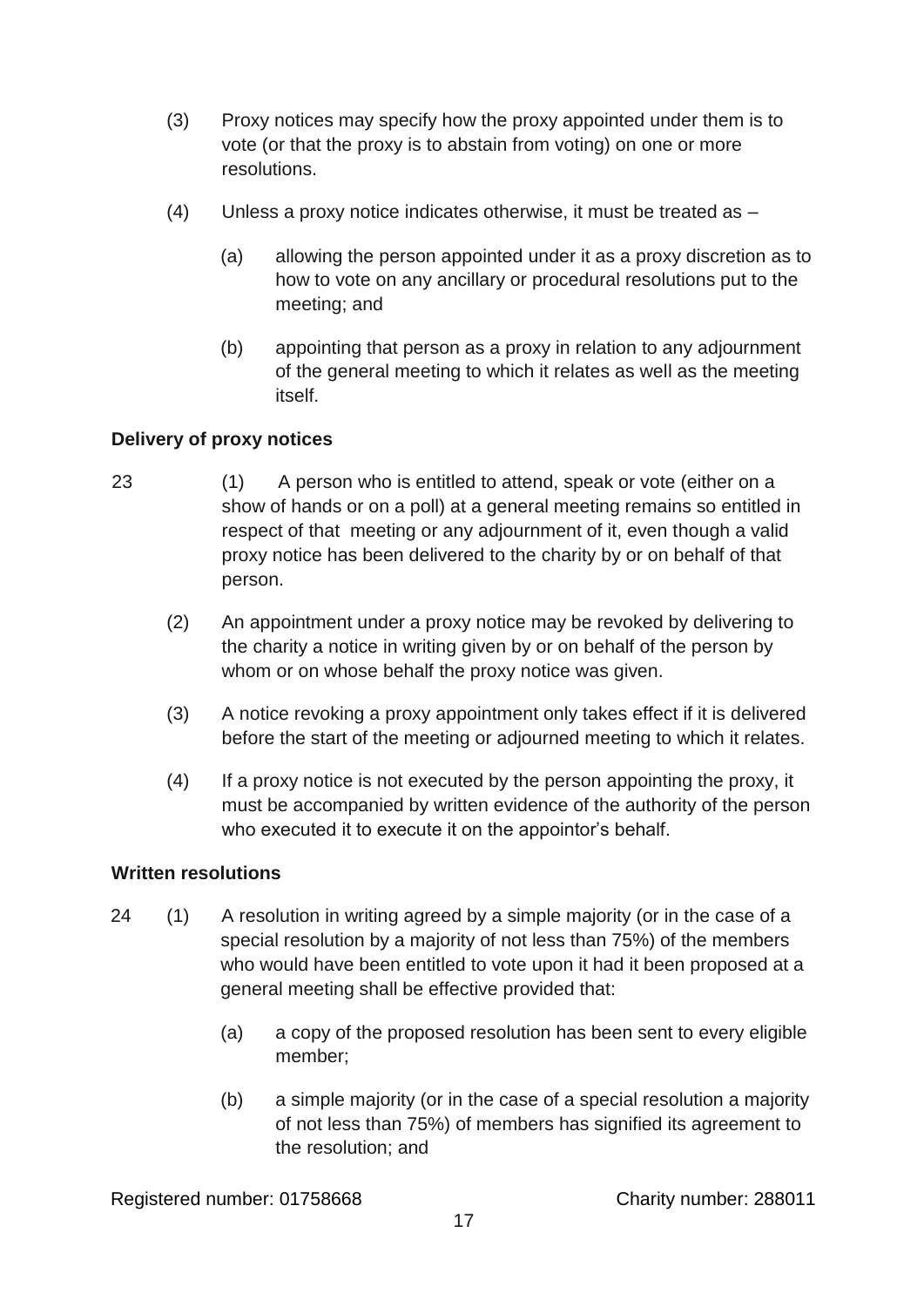- (c) it is contained in an authenticated document which has been received at the registered office within the period of 28 days beginning with the circulation date.
- (2) A resolution in writing may comprise several copies to which one or more members have signified their agreement.

#### **Votes of members**

- 25 Every member shall have one vote.
- 26 Any objection to the qualification of any voter must be raised at the meeting at which the vote is tendered and the decision of the person who is chairing the meeting shall be final.

#### **Directors**

- 27 (1) A director must be a natural person aged 16 years or older.
	- (2) No one may be appointed a director if he or she would be disqualified from acting under the provisions of article 40.
- 28 The minimum number of directors shall be 6 but (unless otherwise determined by ordinary resolution) shall not be subject to any maximum.
- 29 The directors at the date of the adoption of these articles shall be those persons who at that time are members of the Board of Management.
- 30 A director may not appoint an alternate director or anyone to act on his or her behalf at meetings of the directors.

## **Powers of directors**

- 31 (1) The directors shall manage the business of the charity and may exercise all the powers of the charity unless they are subject to any restrictions imposed by the Companies Acts, the articles or any special resolution.
	- (2) No alteration of the articles or any special resolution shall have retrospective effect to invalidate any prior act of the directors.
	- (3) Any meeting of directors at which a quorum is present at the time the relevant decision is made may exercise all the powers exercisable by the directors.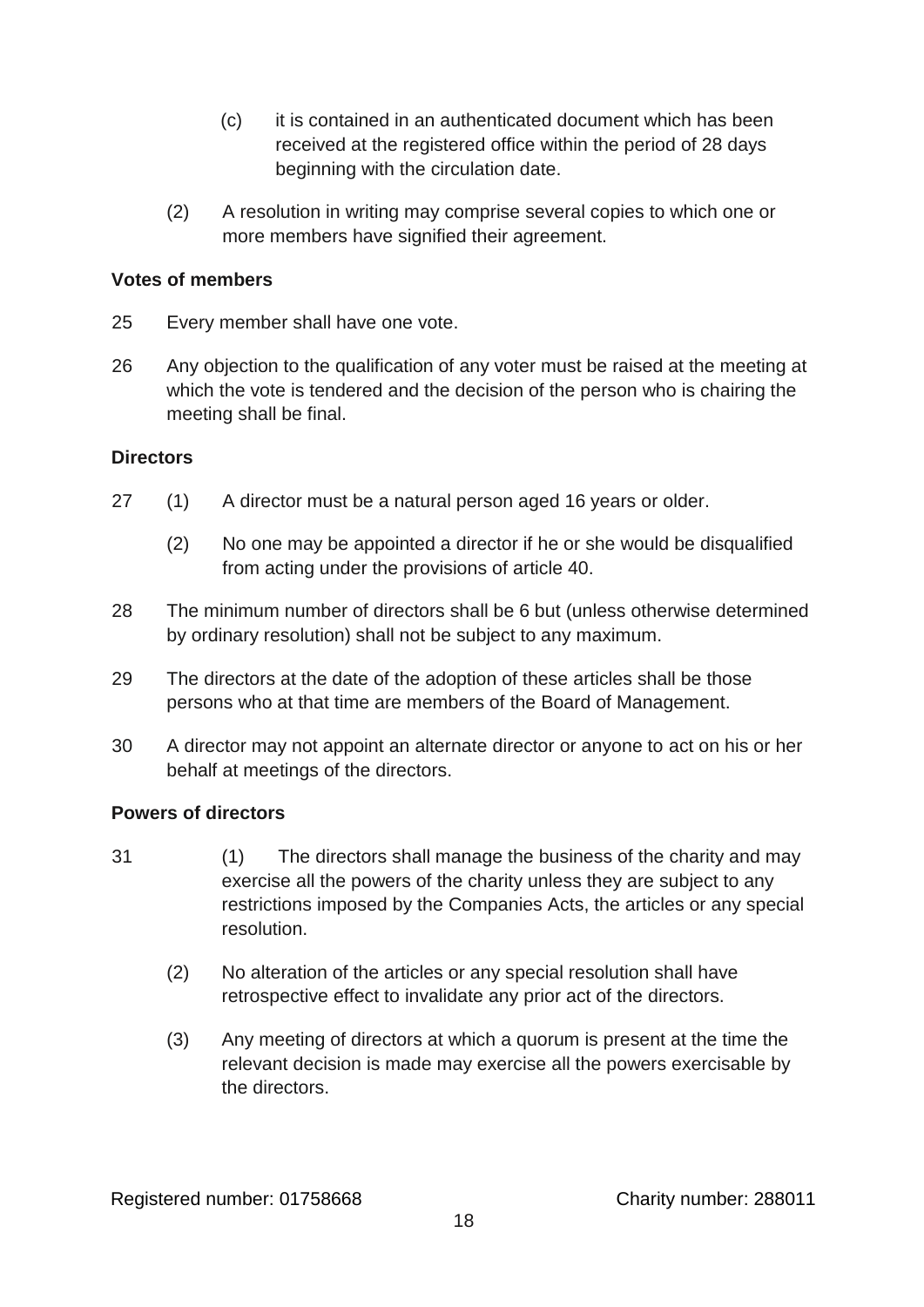## **Retirement of directors**

- 32 At the first annual general meeting after the adoption of these revised articles all the directors (with the exception of the Principal) must retire from office unless by the close of the meeting the members have failed to elect sufficient directors to hold a quorate meeting of the directors. At each subsequent annual general meeting one-third of the directors or, if their number is not three or a multiple of three, the number nearest to one-third, in each case excluding the Principal must retire from office. If there is only one director he or she must retire.
- 33 (1) The directors to retire by rotation shall be those who have been longest in office since their last appointment. If any directors became or were appointed directors on the same day those to retire shall (unless they otherwise agree among themselves) be determined by lot.
	- (2) If a director is required to retire at an annual general meeting by a provision of the articles the retirement shall take effect upon the conclusion of the meeting.

## **Appointment of directors**

- 34 (1) The Principal for the time being shall, automatically, ex-officio be a director for as long as he or she holds that office.
	- (2) If unwilling to act as a director, the Principal may:
		- (a) before acting appointment as a director, give notice in writing to the directors of his or her unwillingness to act in that capacity; or
		- (b) after accepting appointment as a director, resign under the provisions contained in article 40(4).

The office of ex-officio director will then remain vacant until the Principal ceases to hold office.

- 35 The charity may by ordinary resolution:
	- (1) appoint a person who is willing to act to be a director; and
	- (2) determine the rotation in which any additional directors are to retire.
- 36 No person other than a director retiring by rotation may be appointed a director at any general meeting unless:
	- (1) he or she is recommended for re-election by the directors; or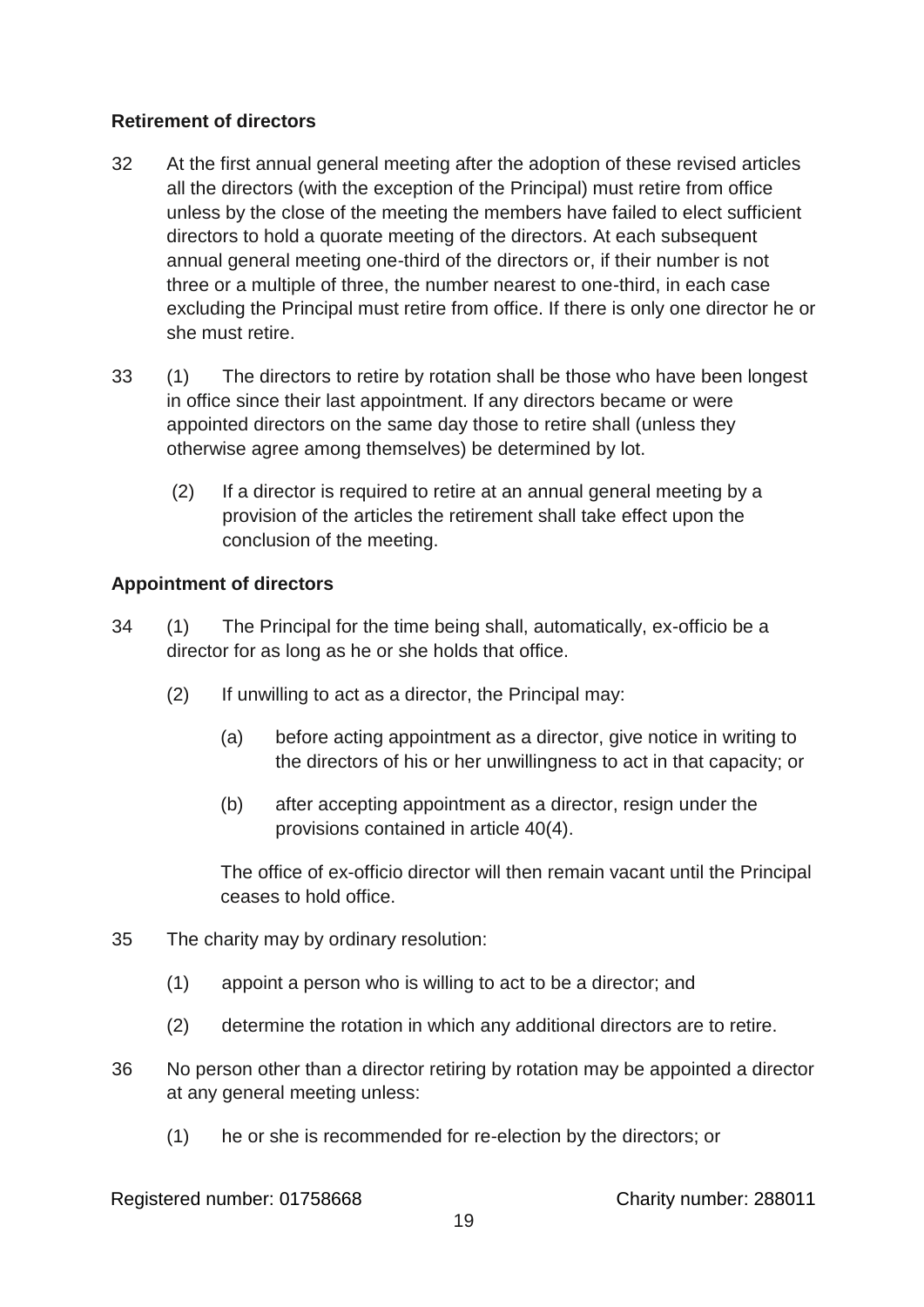- (2) not less than fourteen nor more than thirty-five clear days before the date of the meeting, the charity is given a notice that:
	- (a) is signed by a member entitled to vote at the meeting;
	- (b) states the member's intention to propose the appointment of a person as a director;
	- (c) contains the details that, if the person were to be appointed, the charity would have to file at Companies House; and
	- (d) is signed by the person who is to be proposed to show his or her willingness to be appointed.
- 37 All members who are entitled to receive notice of a general meeting must be given not less than seven nor more than twenty-eight clear days' notice of any resolution to be put to the meeting to appoint a director other than a director who is to retire by rotation.
- 38 (1) The directors may appoint a person who is willing to act to be a director.
	- (2) A director appointed by a resolution of the other directors must retire at the next annual general meeting and must not be taken into account in determining the directors who are to retire by rotation.
- 39 The appointment of a director, whether by the charity in general meeting or by the other directors, must not cause the number of directors to exceed any number fixed as the maximum number of directors.

# **Disqualification and removal of directors**

- 40 A director shall cease to hold office if he or she:
	- (1) ceases to be a director by virtue of any provision in the Companies Acts or is prohibited by law from being a director;
	- (2) is disqualified from acting as a trustee by virtue of sections 178 and 179 of the Charities Act 2011 (or any statutory re-enactment or modification of those provisions);
	- (3) in the written opinion, given to the company, of a registered medical practitioner treating that person, has become physically or mentally incapable of acting as a director and may remain so for more than three months;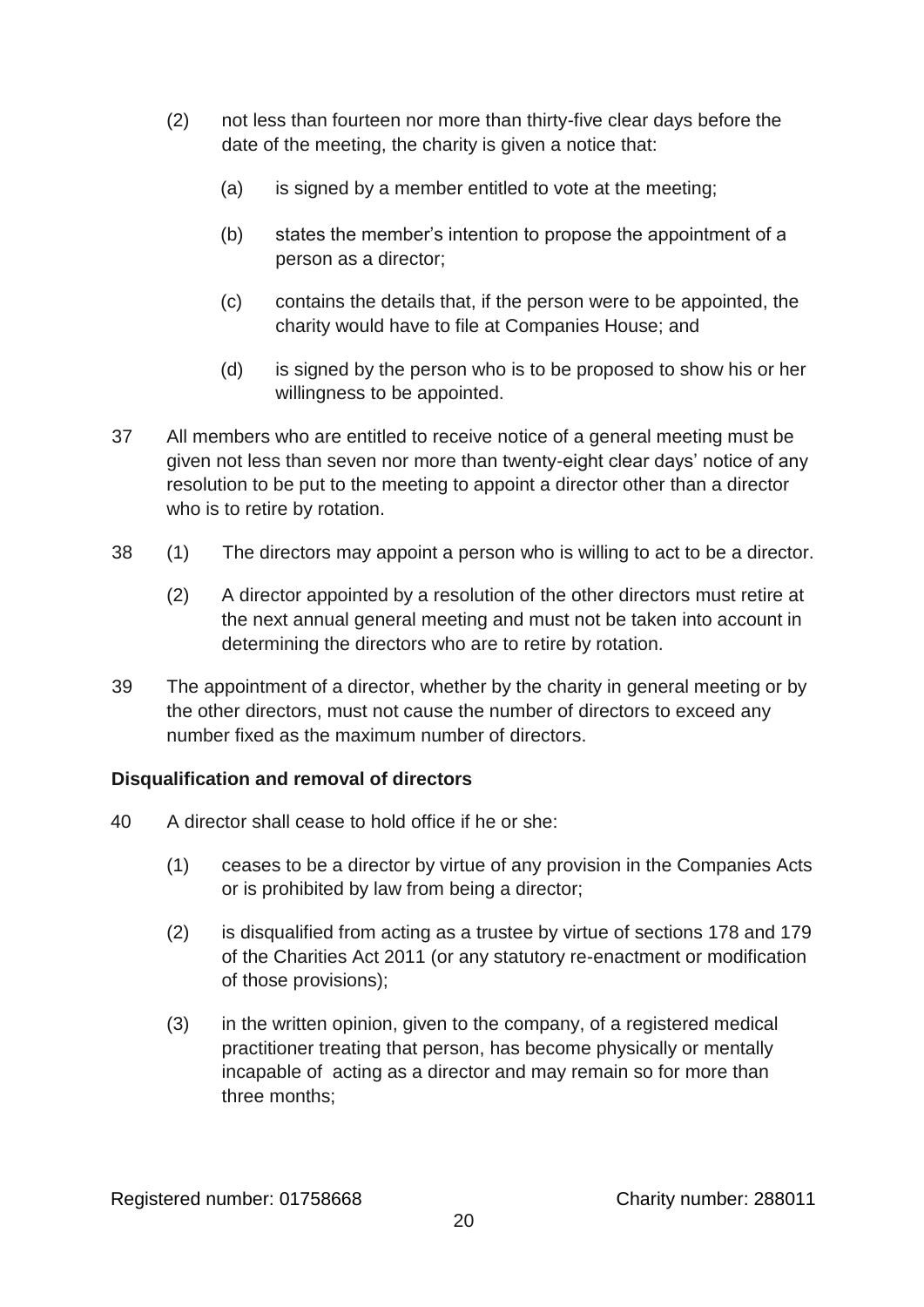- (4) resigns as a director by notice to the charity (but only if at least two directors will remain in office when the notice of resignation is to take effect); or
- (5) is absent without the permission of the directors from all their meetings held within a period of six consecutive months and the directors resolve that his or her office be vacated.

## **Remuneration of directors**

41 The directors must not be paid any remuneration unless it is authorised by article 7.

## **Proceedings of directors**

- 42 (1) The directors may regulate their proceedings as they think fit, subject to the provisions of the articles.
	- (2) Any director may call a meeting of the directors.
	- (3) The secretary must call a meeting of the directors if requested to do so by a director.
	- (4) Questions arising at a meeting shall be decided by a majority of votes.
	- (5) In the case of an equality of votes, the person who is chairing the meeting shall have a second or casting vote.
	- (6) A meeting may be held by suitable electronic means agreed by the directors in which each participant may communicate with all the other participants.
- 43 (1) No decision may be made by a meeting of the directors unless a quorum is present at the time the decision is purported to be made. 'Present' includes being present by suitable electronic means agreed by the directors in which a participant or participants may communicate with all the other participants.
	- (2) The quorum shall be two or the number nearest to one-third of the total number of directors, whichever is the greater, or such larger number as may be decided from time to time by the directors.
	- (3) A director shall not be counted in the quorum present when any decision is made about a matter upon which that director is not entitled to vote.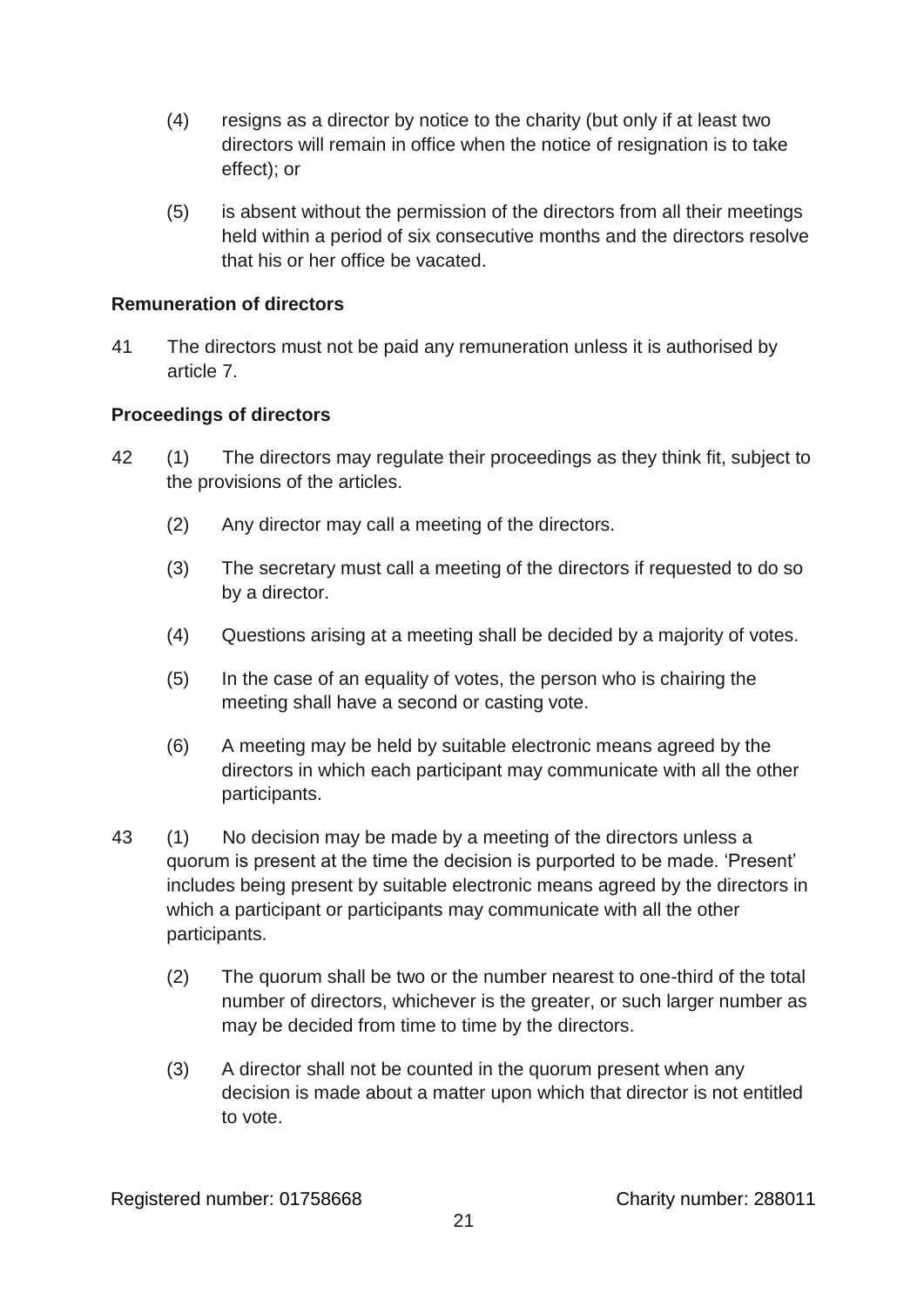- 44 If the number of directors is less than the number fixed as the quorum, the continuing directors or director may act only for the purpose of filling vacancies or of calling a general meeting.
- 45 (1) The directors shall appoint a director to chair their meetings and may at any time revoke such appointment.
	- (2) If no-one has been appointed to chair meetings of the directors or if the person appointed is unwilling to preside or is not present within ten minutes after the time appointed for the meeting, the directors present may appoint one of their number to chair that meeting.
	- (3) The person appointed to chair meetings of the directors shall have no functions or powers except those conferred by the articles or delegated to him or her by the directors.
- 46 (1) A resolution in writing or in electronic form agreed by all of the directors entitled to receive notice of a meeting of the directors and to vote upon the resolution shall be as valid and effectual as if it had been passed at a meeting of the directors duly convened and held.
	- (2) The resolution in writing may comprise several documents containing the text of the resolution in like form to each of which one or more directors has signified their agreement.

# **Delegation**

- 47 (1) The directors may delegate any of their powers or functions to a committee of two or more individuals at least one of which must be a director but the terms of any delegation must be recorded in the minute book.
	- (2) The directors may impose conditions when delegating, including the conditions that:
		- (a) the relevant powers are to be exercised exclusively by the committee to whom they delegate;
		- (b) no expenditure may be incurred on behalf of the charity except in accordance with a budget previously agreed with the directors.
	- (3) The directors may revoke or alter a delegation.
	- (4) All acts and proceedings of any committees must be fully and promptly reported to the directors.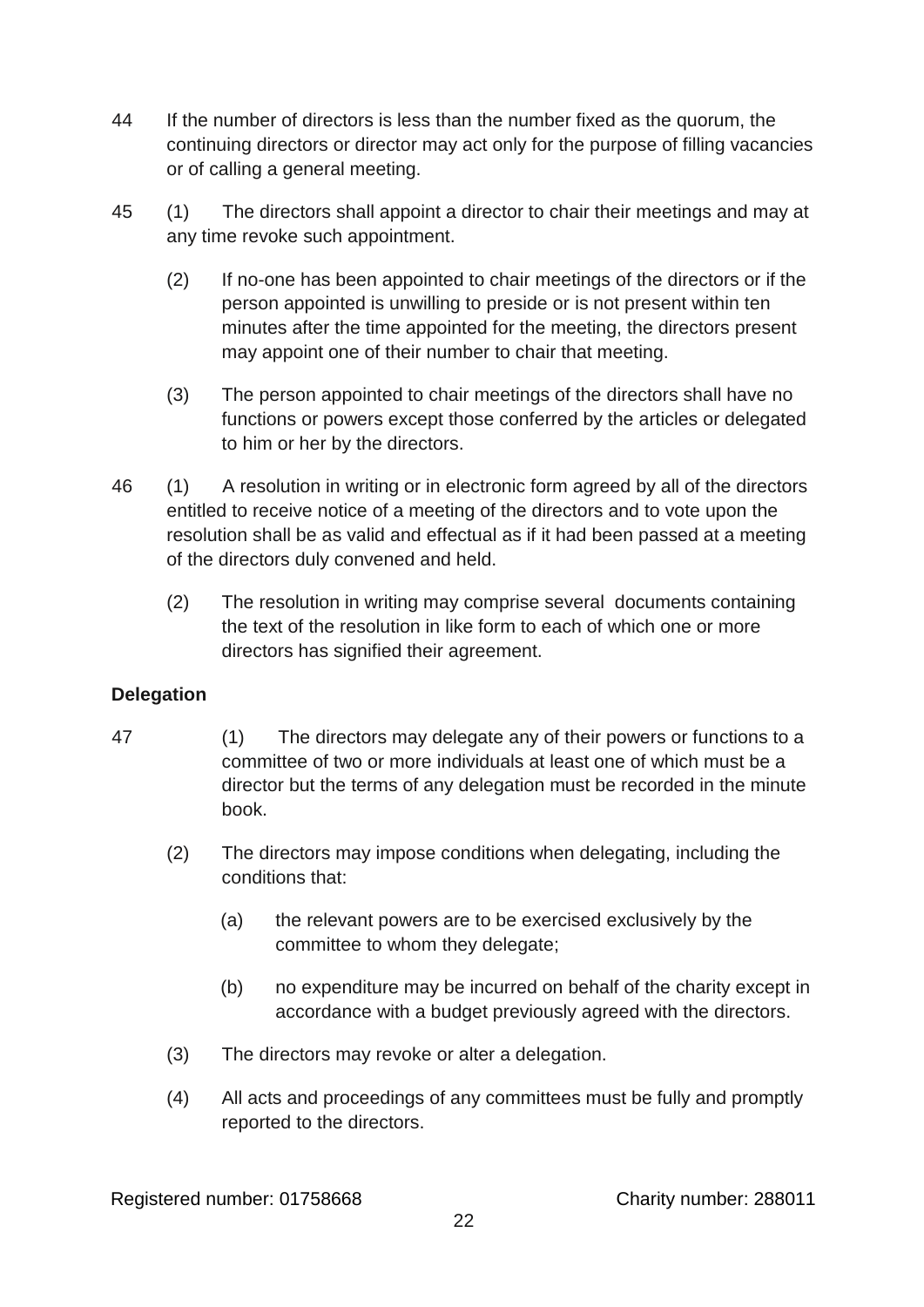# **Validity of directors' decisions**

- 48 (1) Subject to article 48(2), all acts done by a meeting of directors, or of a committee of directors, shall be valid notwithstanding the participation in any vote of a director:
	- (a) who was disqualified from holding office;
	- (b) who had previously retired or who had been obliged by the constitution to vacate office;
	- (c) who was not entitled to vote on the matter, whether by reason of a conflict of interests or otherwise;

if without:

- (d) the vote of that director; and
- (e) that director being counted in the quorum;

the decision has been made by a majority of the directors at a quorate meeting.

(2) Article 48(1) does not permit a director or a connected person to keep any benefit that may be conferred upon him or her by a resolution of the directors or of a committee of directors if, but for article 48(1), the resolution would have been void, or if the director has not complied with article 8.

#### **Seal**

49 If the charity has a seal it must only be used by the authority of the directors or of a committee of directors authorised by the directors. The directors may determine who shall sign any instrument to which the seal is affixed and unless otherwise so determined it shall be signed by a director and by the secretary or by a second director.

#### **Minutes**

- 50 The directors must keep minutes of all:
	- (1) appointments of officers made by the directors;
	- (2) proceedings at meetings of the charity;
	- (3) meetings of the directors and committees of directors including:
		- (a) the names of the directors present at the meeting;

Registered number: 01758668 Charity number: 288011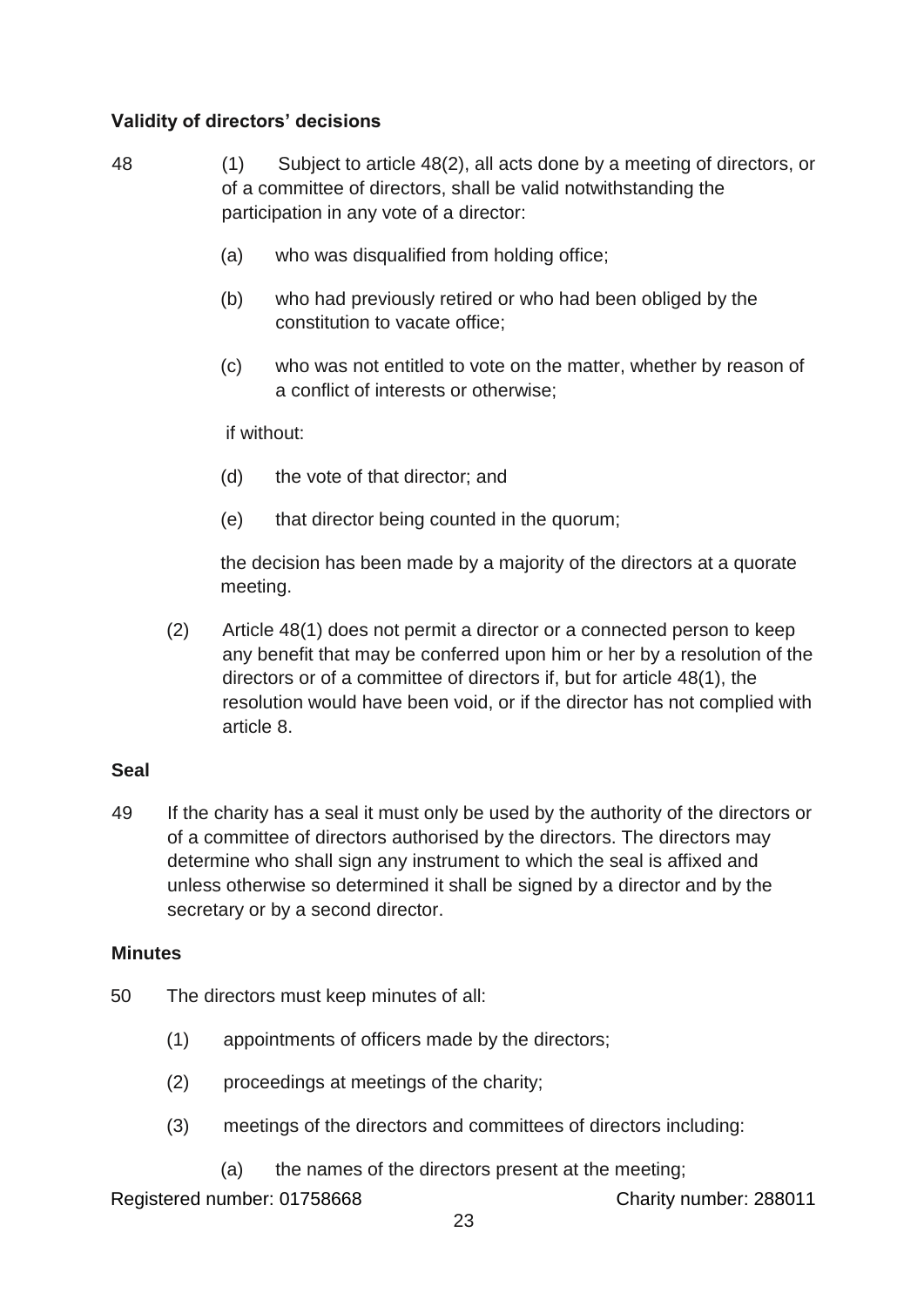- (b) the decisions made at the meetings; and
- (c) where appropriate the reasons for the decisions.

## **Accounts**

- 51 (1) The directors must prepare for each financial year accounts as required by the Companies Acts. The accounts must be prepared to show a true and fair view and follow accounting standards issued or adopted by the Accounting Standards Board or its successors and adhere to the recommendations of applicable Statements of Recommended Practice.
	- (2) The directors must keep accounting records as required by the Companies Act.

## **Annual Report and Return and Register of Charities**

- 52 (1) The directors must comply with the requirements of the Charities Act 2011 with regard to the:
	- (a) transmission of a copy of the statements of account to the Commission;
	- (b) preparation of an Annual Report and the transmission of a copy of it to the Commission;
	- (c) preparation of an Annual Return and its transmission to the Commission.
	- (2) The directors must notify the Commission promptly of any changes to the charity's entry on the Central Register of Charities.

## **Means of communication to be used**

- 53 (1) Subject to the articles, anything sent or supplied by or to the charity under the articles may be sent or supplied in any way in which the Companies Act 2006 provides for documents or information which are authorised or required by any provision of that Act to be sent or supplied by or to the charity.
	- (2) Subject to the articles, any notice or document to be sent or supplied to a director in connection with the taking of decisions by directors may also be sent or supplied by the means by which that director has asked to be sent or supplied with such notices or documents for the time being.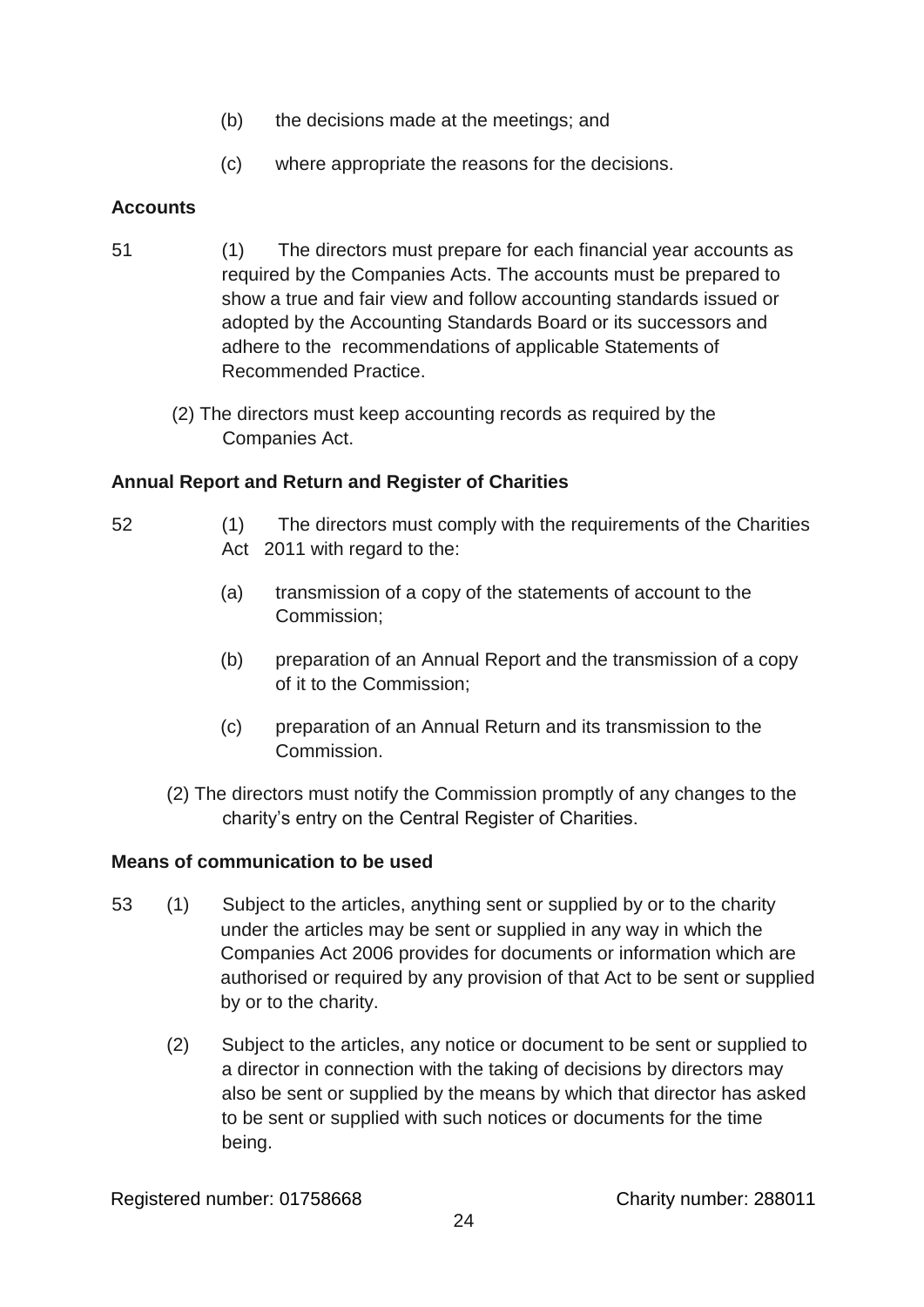- 54 Any notice to be given to or by any person pursuant to the articles:
	- (1) must be in writing; or
	- (2) must be given in electronic form.
- 55 (1) The charity may give any notice to a member either:
	- (a) personally; or
	- (b) by sending it by post in a prepaid envelope addressed to the member at his or her address; or
	- (c) by leaving it at the address of the member; or
	- (d) by giving it in electronic form to the member's address.
	- (e) by placing the notice on a website and providing the person with a notification in writing or in electronic form of the presence of the notice on the website. The notification must state that it concerns a notice of a company meeting and must specify the place date and time of the meeting.
	- (2) A member who does not register an address with the charity or who registers only a postal address that is not within the United Kingdom shall not be entitled to receive any notice from the charity.
- 56 A member present in person at any meeting of the charity shall be deemed to have received notice of the meeting and of the purposes for which it was called.
- 57 (1) Proof that an envelope containing a notice was properly addressed, prepaid and posted shall be conclusive evidence that the notice was given.
	- (2) Proof that an electronic form of notice was given shall be conclusive where the company can demonstrate that it was properly addressed and sent, in accordance with section 1147 of the Companies Act 2006.
	- (3) In accordance with section 1147 of the Companies Act 2006 notice shall be deemed to be given:
		- (a) 48 hours after the envelope containing it was posted; or
		- (b) in the case of an electronic form of communication, 48 hours after it was sent.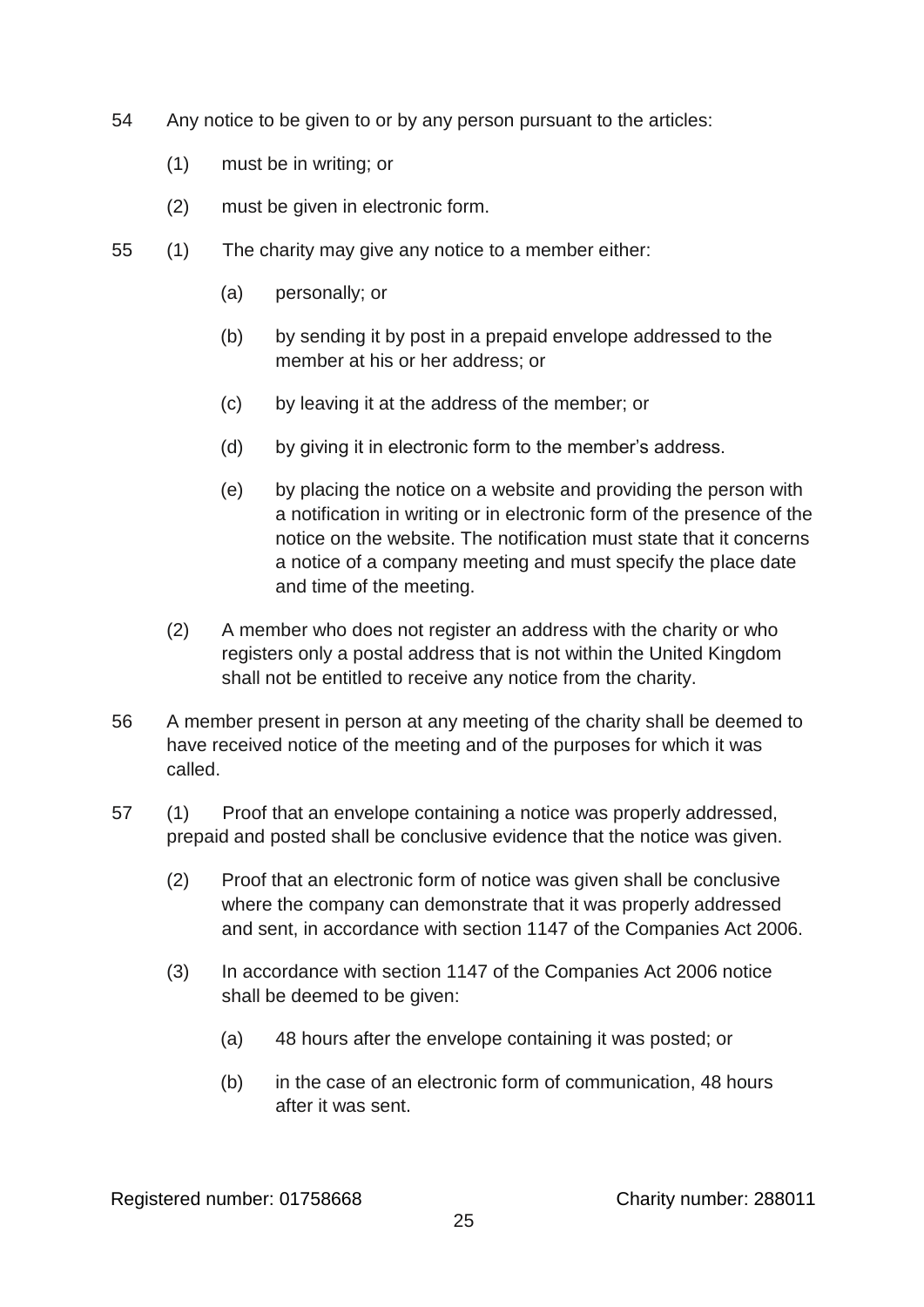# **Indemnity**

- 58 (1) The charity shall indemnify a relevant director against any liability incurred in that capacity, to the extent permitted by sections 232 to 234 of the Companies Act 2006
	- (2) In this article a 'relevant director' means any director or former director of the charity.

#### **Rules**

- 59 (1) The directors may from time to time make such reasonable and proper rules or bye laws as they may deem necessary or expedient for the proper conduct and management of the charity.
	- (2) The bye laws may regulate the following matters but are not restricted to them:
		- (a) the admission of members of the charity (including the admission of organisations to membership) and the rights and privileges of such members, and the entrance fees, subscriptions and other fees or payments to be made by members;
		- (b) the conduct of members of the charity in relation to one another, and to the charity's employees and volunteers;
		- (c) the setting aside of the whole or any part or parts of the charity's premises at any particular time or times or for any particular purpose or purposes;
		- (d) the procedure at general meetings and meetings of the directors in so far as such procedure is not regulated by the Companies Acts or by the articles;
		- (e) generally, all such matters as are commonly the subject matter of company rules.
	- (3) The charity in general meeting has the power to alter, add to or repeal the rules or bye laws.
	- (4) The directors must adopt such means as they think sufficient to bring the rules and bye laws to the notice of members of the charity.
	- (5) The rules or bye laws shall be binding on all members of the charity. No rule or bye law shall be inconsistent with, or shall affect or repeal anything contained in, the articles.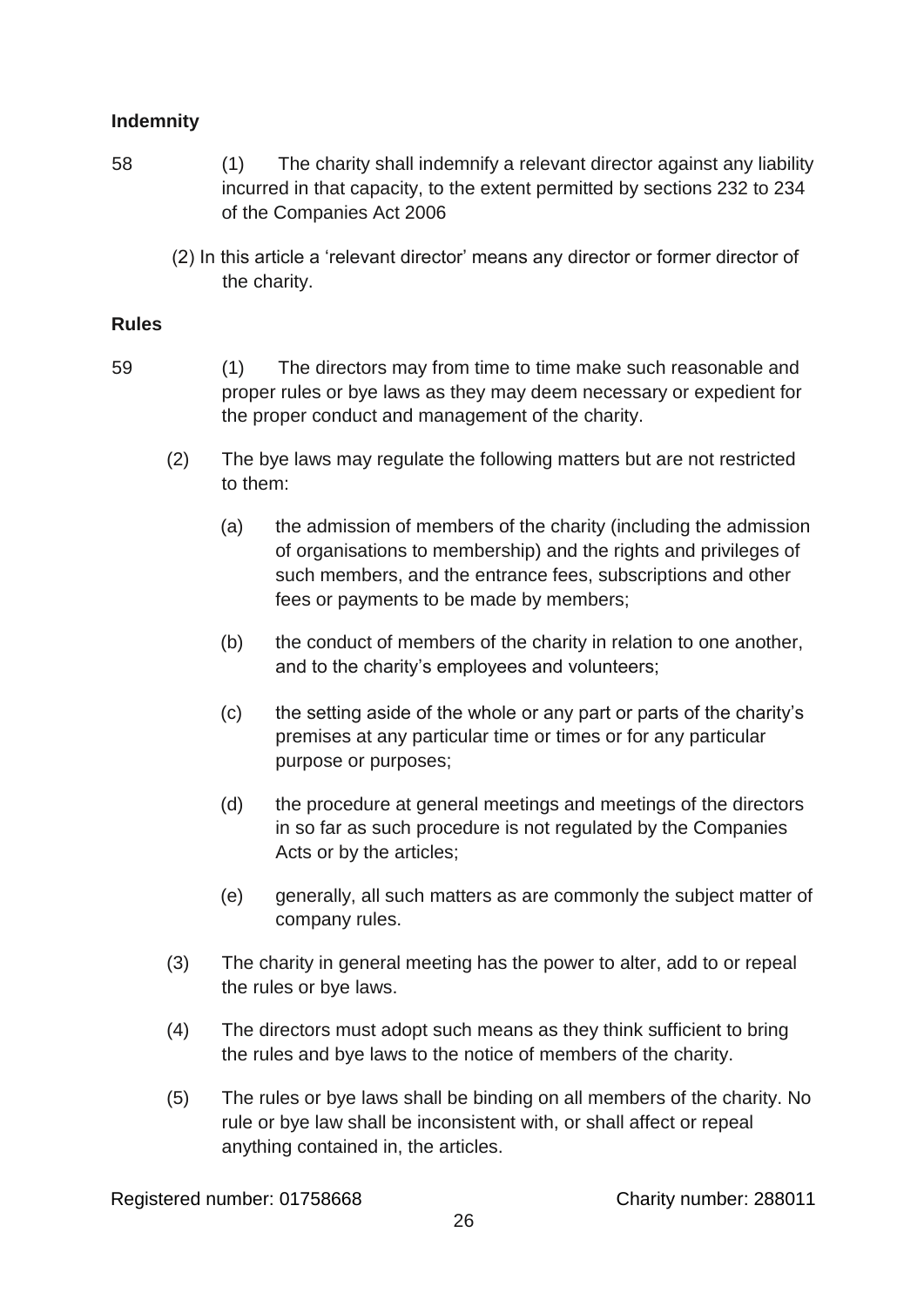# **Disputes**

60 If a dispute arises between members of the charity about the validity or propriety of anything done by the members of the charity under these articles, and the dispute cannot be resolved by agreement, the parties to the dispute must first try in good faith to settle the dispute by mediation before resorting to litigation.

## **Dissolution**

61 If upon winding up or dissolution of the Company there remains after satisfaction of all its debts and liabilities any property whatsoever the same shall not be paid to or distributed among the members of the Company but shall be given or transferred to the Central Board of Finance of the Church of England for its charitable purposes.

#### **Interpretation**

- 62 In article 7, sub-clause (2) of article 9 and sub-clause (2) of article 48 'connected person' means:
	- (1) a child, parent, grandchild, grandparent, brother or sister of the director;
	- (2) the spouse or civil partner of the director or of any person falling within sub-clause (1) of this article;
	- (3) a person carrying on business in partnership with the director or with any person falling within sub-clause (1) or (2) of this article;
	- (4) an institution which is controlled
		- (a) by the director or any connected person falling within sub-clause (1), (2), or (3) of this article; or
		- $(b)$  by two or more persons falling within sub-clause  $4(a)$  of this article, when taken together
	- (5) a body corporate in which
		- (a) the director or any connected person falling within sub-clauses (1) to (3) of this article has a substantial interest; or
		- (b) two or more persons falling within sub-clause  $(5)(a)$  of this article who, when taken together, have a substantial interest.
		- (c) Sections 350 352 of the Charities Act 2011 apply for the purposes of interpreting the terms used in this article.